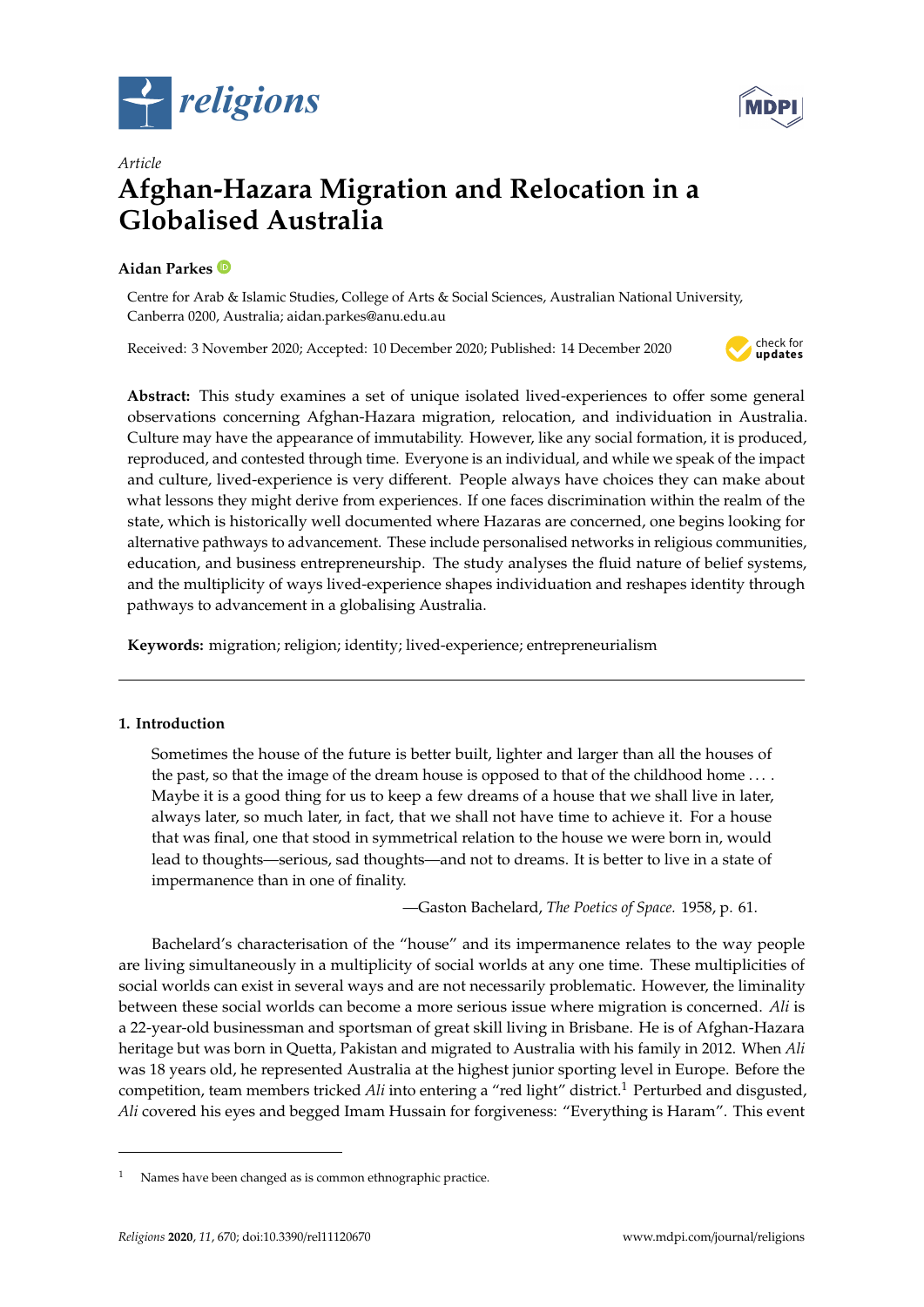was one of many disturbingly transversal conflicts in identity, problematising the multiplicity of new social settings *Ali* was forced to navigate. This paper focuses on understanding the relationship between religious belief systems, identity, and migration through lived-experiences in new social worlds. Applying a sociological ethnographic method of inquiry, this paper analyses the experiences of a cohort of individuals in order to offer some generalisations about religion, politics, and society. *Ali'*s parents, *Zaynab* and *Abdullah*, were displaced by the Taliban from their home province of Uruzgan in Afghanistan in 1996, finding liminal refuge in Quetta, Pakistan. After decades of systematic discrimination and persecution, *Abdullah* embarked on a perilous pathway to advancement for his family to Australia. *Abdullah*'s experiences in this period of liminality are beyond the scope of this paper. Fortunately, the stories of *Abdullah* and *Zaynab's* globalised children: *Ali*, *Hassan*, and *Musa,* and their experiences with alternative pathways to advancement in Australia offer the most consequential inflections of their parents' sacrifice.

## **2. Background**

*Ali* and his family are ethnic Hazaras and ethnic Hazaras make up the vast bulk of Afghan refugees who have arrived in Australia in the last 20 years. Most Afghan Hazaras are from Hazarajat, which is in central Afghanistan. With rich cultural traditions predating Islam, Hazara culture also squared well demographically to the adoption of Shi'ism. The 8th century Arab geographer of the Islamic Golden age, al-Maqdisī, named Hazarajat *Gharjistan*, meaning "mountain area ruled by chiefs" [\(Mousavi](#page-18-0) [1998,](#page-18-0) p. 39). However, Hazaras have experienced systematic persecution and marginalisation from the political process in Afghanistan, occupying the lowest stratum in a deeply fragmented society [\(Barfield](#page-17-0) [2012;](#page-17-0) [Rubin](#page-18-1) [1995;](#page-18-1) [Maley](#page-18-2) [2002,](#page-18-2) [2008,](#page-18-3) [2016;](#page-18-4) [Rashid](#page-18-5) [2002;](#page-18-5) [Ibrahimi](#page-18-6) [2017\)](#page-18-6). If one faces discrimination within the realm of the state, one begins looking for alternative pathways to advancement. The literature on pathways for advancement in the context of Hazara refugees identifies several pathways. One traditional pathway is personalised networks within the Hazara community. Two non-traditional pathways, which draw on the empowering features of globalisation, are education and business. Education and business represent pathways for advancement, which can create certain opportunities outside the sphere of the state. Due to the centuries of systemic oppression Hazaras endured in Afghanistan, these pathways for advancement have been historically favoured.

This family's journey took them from Uruzgan in Afghanistan, to Quetta in Pakistan, and from Quetta to Logan in Australia. Due to entrenched divisions within diasporic communities in Logan limiting perceived pathways to advancement, the family later relocated. Displaced from familiar spaces and marginalised within new diasporic communities, the family sought various pathways transcending traditional realms of advancement. A generational distinction indicates that the Hazara youth born during the era of globalisation gravitate towards education and business as means of advancement. Globalisation enhances the salience of education as a pathway of advancement in a similar way to business. Hazaras are also drawn to business due to their malleability to entrepreneurialism [\(Collins et al.](#page-17-1) [2017\)](#page-17-1). Successful businesspeople cannot afford to be discriminatory in their actions because they tend to miss entrepreneurial opportunities themselves if they discriminate on economically irrelevant grounds, such as perceived race, ethnic background, or sectarian affiliations. Hazara identity is well-constructed to identify and avoid these distorting prejudices due to their own experiences with discrimination.

It is extremely difficult to generalise the migration experience of Afghan-Hazaras in Australia. The migration process and refugee experiences with "othering" are radically unique and inherently subjective. Therefore, this study focuses on a set of unique isolated experiences of Afghan-Hazara refugee migrants in Australia. The analysis uncovers fluid engagement with religious identity, differentiated social worlds, and divergent pathways to advancement through lived-experience. Across the participants surveyed, the theme of fluid belief systems links identity, belonging, nationalism, religiosity, and purpose with personal advancement in Australia. Interplay between belief systems and kin structures also plays a role in identity construction of participants. The study reveals that despite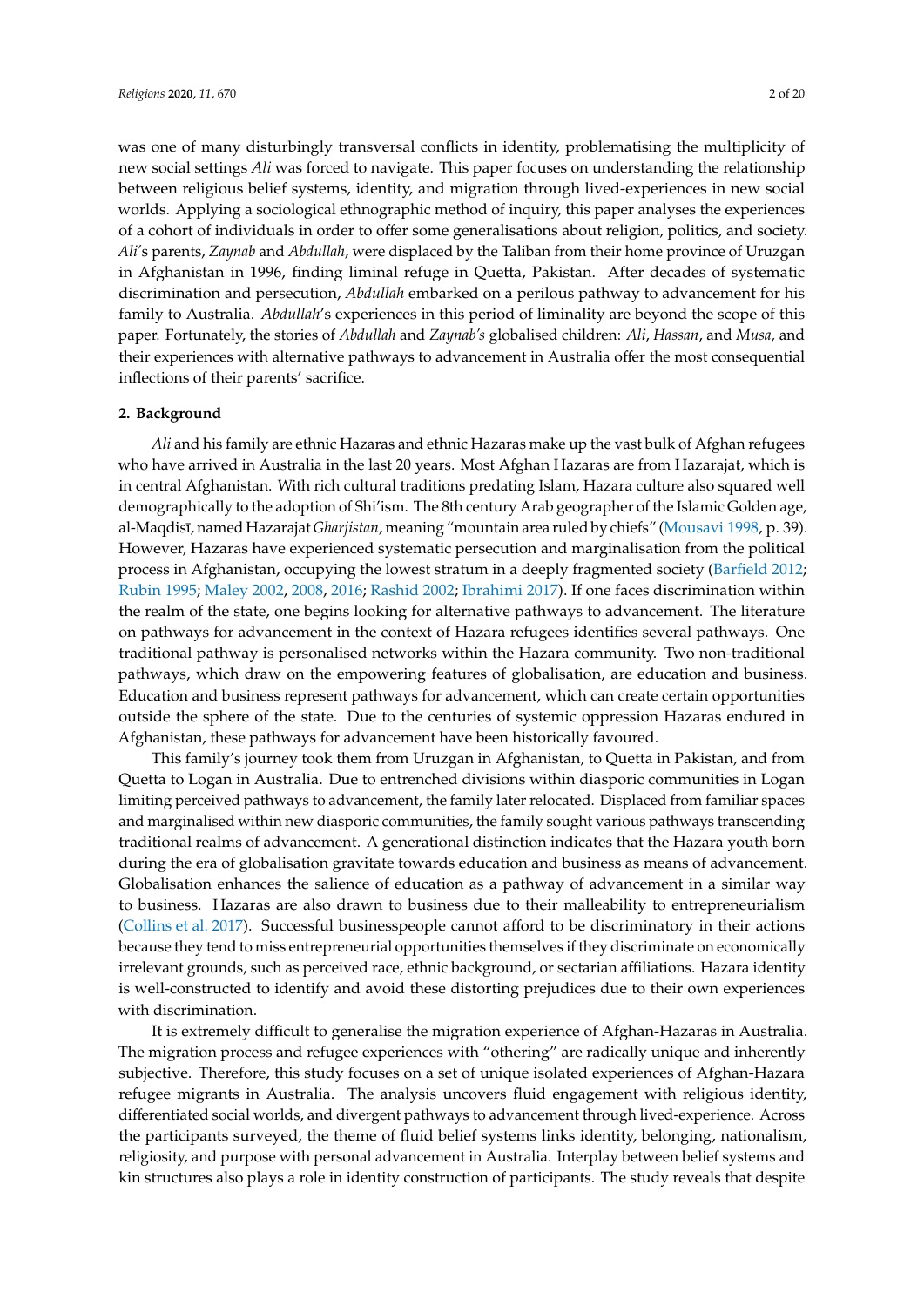being of the same family and upbringing, the three children pursue divergent pathways for advancement as a result of lived-experience. The eldest seeks meaning through religion and pilgrimage (*ziyarat*). The middle child finds purpose and identity through sports and entrepreneurialism. The youngest child becomes critical of religion and religious institutions, finding purpose and identity through individuation. The study highlights very distinct pathways not just occupationally but ideationally as well. Each engaged in a multiplicity of social worlds, where participants share different world views. This militates against any type of homogenising view of Hazaras in Australia. These do not reflect generational scale differences. Rather, different socialisation experiences in Australia demonstrate that

# **3. Methodology: Reflexive Sociological Ethnography**

people adjust to the social worlds they enter and are not fixed in their ways.

This study used a method of sociological ethnography involving extended synchronous and asynchronous, structured and semi-structured interviews, to unpack dominant themes drawn from the experiences of a deeply spiritual Shi'i Afghan-Hazara refugee family. Ethnography is a method for understanding social practices and interactions through systemic study of individual cultures. Sociological ethnography can be divided into two broad camps: Grounded theory (GT) and extended case method (ECM). GT seeks to uncover generic explanations through similarities. By contrast, ECM treats complex narratives of social worlds as "cases", analytic units for understanding an empirical phenomenon through multiplicity. According to [Burawoy](#page-17-2) [\(1998\)](#page-17-2), the ECM "applies reflexive science to ethnography in order to extract the general from the unique, to move from the "micro" to the "macro", and to connect the present to the past in anticipation of the future, all by building on pre-existing theory" (5). Therefore, ECM enables theory to illuminate a specific ethnographic case, revealing how lived-experiences in micro-level social settings relate to macro-level sociological phenomena. Describing the approach, [Gluckman](#page-18-7) [\(1961,](#page-18-7) pp. 9–10) proposes taking:

"a series of specific incidents affecting the same persons or groups through a period of time, and showing how these incidents, theses 'cases' are related to the development and change of social relations among these persons and groups, acting as a framework within their social system and culture."

Through participant observation and semi-structured interviews with Hazara Australians, [Hetz and Radford](#page-18-8) [\(2020\)](#page-18-8) examined the negotiation of identity between Hazara (ethnic), Afghan (homeland), Muslim (religious), Australia (host nation), and refugee (former). Using a similar approach, participants in this study describe divergent pathways for advancement in differentiated social worlds. While themes of religion and culture inhere, individuation through lived-experience is the primary implication observable across the study. The ECM was implemented and iteratively refined across a three-month period involving a series of dialogues with three Afghan-Hazara male siblings, conducted over telephone and email. Central to the study were issues of religiosity, identity, individuation, and pathways to advancement in Australia. The research is significant to public policy issues, including refugee migration, diasporic communities, and cultural integration. Refugee ethnography provides instructive micro-scale observations capable of informing macro-scale policy practices. Furthermore, ethnographic refugee research plays a crucial role in balancing the securitisation of refugees in academic and political discourse. The research contributes to the scholarly literature on lived-experiences of refugees in Australia, the process of individuation, and the fluidity of identity.

#### **4. Context: Afghan-Hazara Belief Systems and the Culture Stripping Process of Migration**

#### *4.1. Diasporic Communities in Australia and the Culture Stripping Process of Migration*

In both print and digital media, politically conservative wings of Australian media, such as News Corp and its subsidiaries, frequently problematise diasporic communities. Diaspora communities are portrayed as disorderly and culturally incongruent with Australian values. Lebanese communities in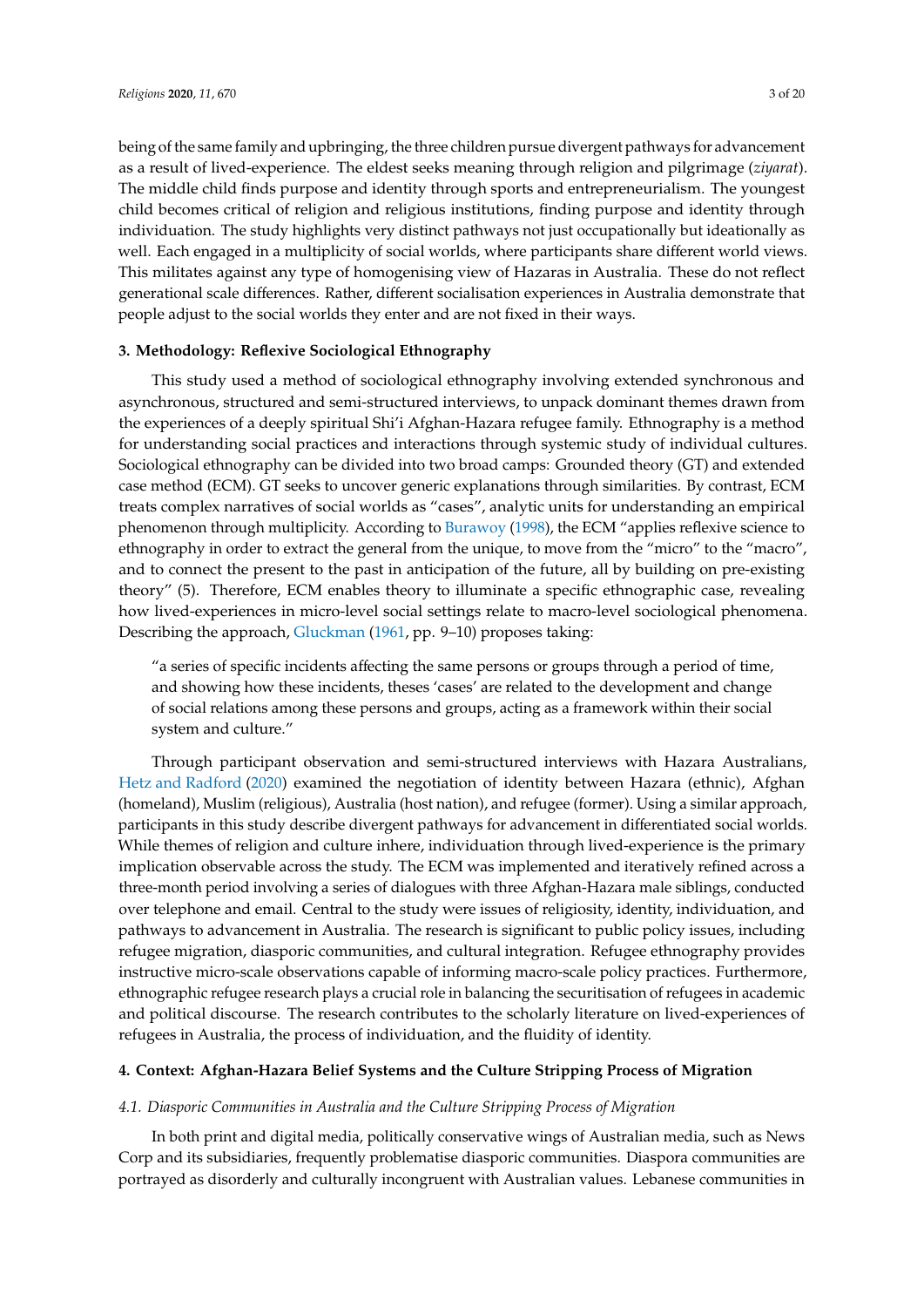western Sydney and Sudanese communities in Melbourne are constructed as groups promoting cultures incompatible with Australian values. [Humphrey](#page-18-9) [\(1992,](#page-18-9) [2001\)](#page-18-10) redresses this misconception by arguing that migration itself is a culture stripping experience. Studying Lebanese diaspora communities in Australia during the 1970s, Humphrey argues that this culture stripping process creates many of the social problems seen as flowing from a particular culture in Australia. Therefore, it is the absence of culture and authority that contributes to the social issues at play in diaspora communities. Reducing issues of diasporic social integration to a clash in cultures ignores the reality that these communities are stripped of the very culture pundits use to explain their social behaviour in Australia. This reflects a loss of cultural influence in diaspora communities, without there being an apparent substantive problem.

# *4.2. Dimensions of Afghan Hazara Diaspora: Kinship, Masculinity, and Spirituality*

The Afghan Hazara population in Australia has its own set of culture stripping problems. The cultures of diasporic communities share a longstanding feature, which privileges patriarchal structures at home and in society. More instrumentally, belief systems play an important role in the construction and reconstruction of identity in diasporic communities. Transcending the scope of generalisations, this is deterministic yet deeply intersubjective and constructed on several levels of social mediation. The interplay between novel belief systems and kin structures is particularly deterministic in identity construction in the case of the Afghan Hazara diaspora in Australia.

For many Afghan Hazara families in Australia, the culture stripping process of migration erodes pre-existing parental authority, and the dominant position of the father as leader and decider for the family. Parents typically do not speak the local language as well as their children, nor do they learn it as fast. The erosion of authority can lead to a situation where power dynamics within families are flipped. Within this inversion, children become intermediaries between the state and the parents. Historically, the father would play this role but can no longer do so. This is not necessarily problematic. However, it can become a problem if people have a sense of being without any compass. A 2018 study prepared by the United States Institute of Peace [\(Ahmadi and Stanikzai](#page-17-3) [2018\)](#page-17-3) found that through decades of war and violent conflicts in Afghanistan, resorting to violence has become an acceptable social norm of masculinity in Afghanistan. Through ethnographic psychodynamic investigation, [Chiovenda](#page-17-4) [\(2020\)](#page-17-4) found that war, social violence, displacement, and cultural expectations have a profound impact on the psychological and socio-cultural dynamics of masculinity norms in Afghanistan. Chiovenda's research found that across four decades of protracted war, violence became normalised as a necessary feature of masculinity in Afghanistan.

The existence of such starkly contrasting social norms in Afghan culture, clarifies how the culture stripping process of migration deprives the father of his dominant position in the family in Australia. This is not to say that Afghan Hazara men are more likely to commit violence. In fact, the experiences shared by *Abdullah*, *Ali, Hassan*, and *Musa* in this study indicate a belief-based disinclination to violence. Nonetheless, the stark contrast between norms of masculinity in Afghan society compared to Australian society forces Afghan families to revise previously accepted and internalised norms of masculinity.

# *4.3. Religiosity and Collective Shi'i Identity*

From the participants surveyed, discrepant levels of religiosity are observable. An abstract, yet distinct, form of collective transnational Shi'i identity, with reverence to the *Ahl al-Bayt* (family of the House), and the plight of Imam Husayn arises as a recurrent theme. As a pathway for advancement, this *motif* of belonging arises in varying degrees of salience across participants over time. Central to Twelver Shi'ism is the holy month of *Muharram*, which laments and mourns the martyrdom of Imam Husayn Ali and his family at the Battle of Karbala in 680AD. *Muharram* climaxes on the 10th day known as *Ashura*. [Aghaie](#page-17-5) [\(2007\)](#page-17-5) emphasises its centrality in Shi'i ritual, noting "at the core of the symbolism of Ashura is the moral dichotomy between world injustice and corruption on the one hand and God-centred justice, piety, sacrifice and perseverance of the other" (p. 111).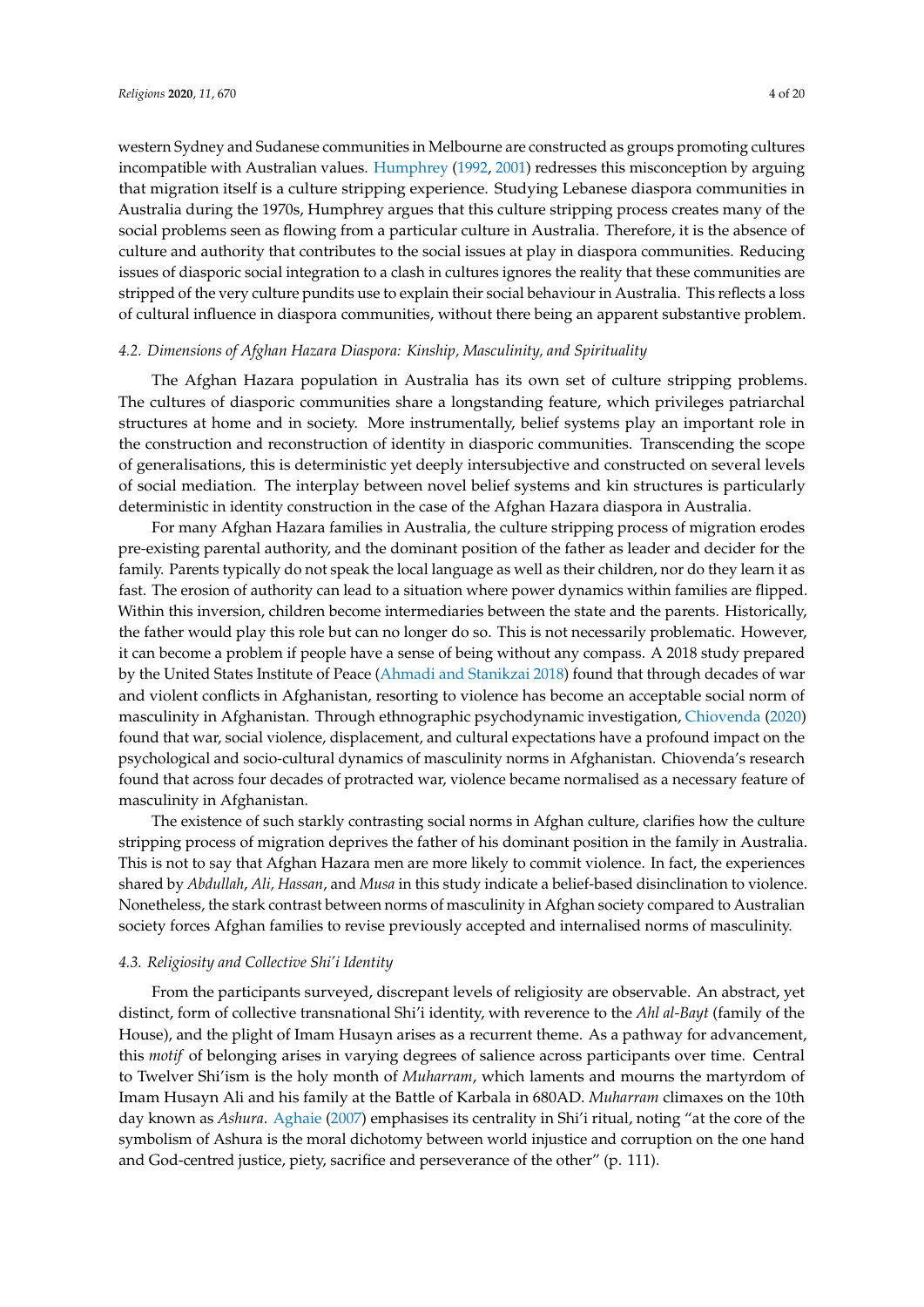*Muharram* and *Ashura* are observed around the world in various localities. From Karbala to London and from Quetta to Brisbane, the holy month is observed and expressed in a multiplicity of ways in various local contexts [\(Bowen](#page-17-6) [2014\)](#page-17-6). Perhaps due to dislocation, migration, and relocation, the story of Imam Husayn is an important and recurrent spiritual *motif* thematic in the study. Leading global expert of *Ashura*-oriented literature, Muhammad-Reza Fakhr-Rohani, has written comprehensively on the poetics of Shi'ism through the life and plight of Imam Husayn [\(Fakhr-Rohani](#page-18-11) [2007,](#page-18-11) [2014\)](#page-18-12). Describing the centrality of *Ashura*, [Aghaie](#page-17-5) [\(2007\)](#page-17-5) writes:

"Ashura will always remain a never-ending lesson. It has since vociferated the voice of the perennial battle between right and wrong. Darkness and light; it continues to mark the oppression of pure religious thought and noble human characteristics. In this way it reverberates the voice of religious nobility as exemplified and crystallised in the Battle of Ashura". (p. 20).

The Karbala massacre and plight of Imam Husayn and his family hold temporal relevance to the history of discrimination and persecution modern Afghan-Hazaras experience in Afghanistan and Pakistan. The plight and perseverance of Imam Husayn, and the poetic liminality of the Battle of Karbala, become even more relevant when squared with the culture stripping process of migration and relocation many refugees experience.

#### **5. Conceptual Framework: Obstacles and Pathways to Advancements**

#### *5.1. Belief Systems and Afghan-Hazara Culture*

A belief system is an ideology or set of principles people use to interpret and navigate social worlds. Belief systems can be influenced by factors, such as political affiliation, philosophy, or religion. Typically, belief systems form in two ways. First, through childhood upbringing and environment. Second, through lived-experience [\(Nescolarde-Selva and Us](#page-18-13)ó-Doménech [2016\)](#page-18-13). Hazara kinship is particularly unique due to the frequency of refugee and migrant experiences, as well as distinct Shi'i religiosity. Observing kinship structures, Há[rdi et al.](#page-18-14) [\(2004\)](#page-18-14) found that migration, remittances and reproductive social ties are particularly salient in the case of Hazaras. Because of the systemic discrimination Hazaras face in Afghanistan, migration and transnationalism are central elements of modern kinship [\(Monsutti](#page-18-15) [2005\)](#page-18-15). The martyrdom of Imam Husayn also features in Hazara kinship, which entail religious practices and life-cycle ceremonies, such as *Muharram* and *Ashura* [\(Cole and Keddie](#page-17-7) [1986\)](#page-17-7).

A central theme of this study is the role of belief systems and divergent religious outcomes during times of uncertainty. Focusing on the mobilisation of guilt in Shi'ism as a tool of manipulation and coercion within diaspora communities in Australia; this theme helps explain how new experiences prompt one to revisit earlier beliefs. *Hassan*'s experience in revisiting earlier beliefs resulted in three journeys to the holy Shi'i shrine cities Karbala, Najaf, and Mashhad. The notion that in dire extremity, one seeks God essentialises this psychological approach. People may engage in any form of dramatic religiosity to be accepted. In *The Theory of Moral Sentiments* [\(Smith](#page-19-0) [1759\)](#page-19-0), Adam Smith argues, quite explicitly, that there is a universal human preference to be favoured rather than disfavoured by the communal group of which one wishes to be a member. This means one explanation for religiosity is not intense religious belief but a perception on the part of a given individual that those whose respect or support they crave value religious practice. One may not pray or believe in the entirety of the faith, yet still hold religious practices because the problems that would arise from abandoning them would not be worth the trouble. Therefore, it becomes difficult to make assessments of how religious a society might be by quantifying attendance at Friday prayers because it is a norm.

#### *5.2. Belief Systems in New Social Worlds*

*Ali*, *Hassan*, and *Musa*'s socialisation experience is vastly different from that of their parents. The children are products of the globalised world and likely encountered globalising experiences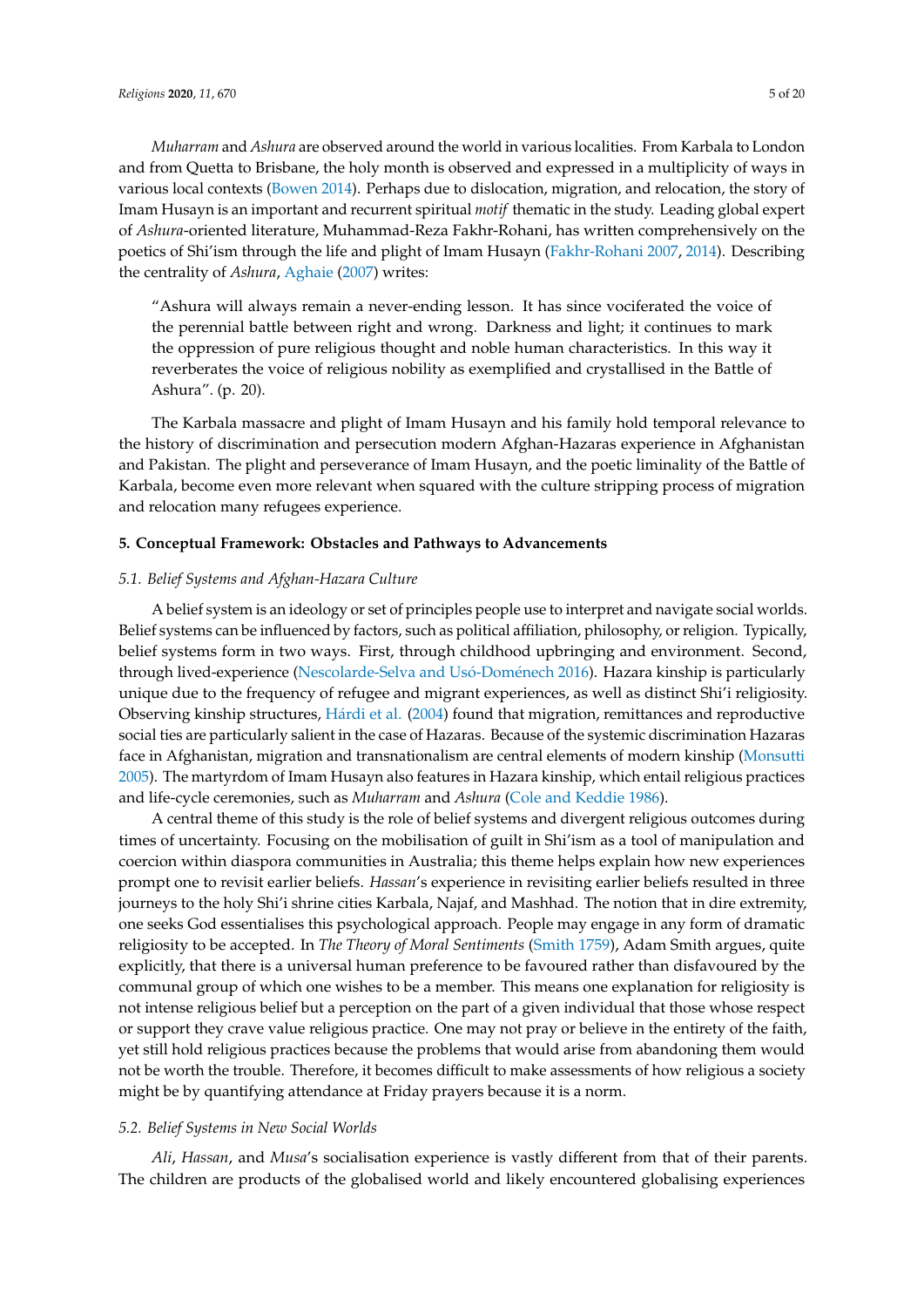before arriving in Australia. Parental authority further erodes because younger generations assimilate faster and enter new social worlds. Aspiring to adopt and emulate the values Australia has constructed as identity over the past century, *Ali*, *Hassan*, and *Musa* integrate centuries-rich Hazara culture with Twelver Shi'ism as a belief system in a variety of ways. While Shi'i Islam remains a central feature of Afghan-Hazara culture and spirituality, its forms of identity expression and performance are largely influenced by context-dependant local norms and customs.

[Brubaker](#page-17-8) [\(2015\)](#page-17-8) divides religious identity into symbolic and material dimensions. The former constitutes issues relating to values, ideals, and culture. The latter refers to economic and political factors, and how these are instrumental as resources for advancement. Accepting the transversal nature of religious identity, Brubaker argues that religion carries a unique "normative ordering power" [\(Brubaker](#page-17-9) [2012\)](#page-17-9). The construction and instrumentalisation of religious identities are complex and cut along several dimensions of society. Identity construction begins on an individual level. It is then mediated and negotiated within religious communities, which are also affected by wider social and political norms. Because Shi'ism is the minority faith in Islam and collective identity centres on the martyrdom of Imam Husayn in Karbala, the belief system is uniquely based on grief, resistance, and victimhood. Upholding Shi'i virtues requires extreme piety in modern Australia. Within diasporic religious communities, lack of piety can be mobilised to cast shame and guilt on those who strive for better things in their lives.

#### *5.3. Grievance, Guilt, and Shame*

Shame and guilt are features of Afghan and Pakistan culture [\(Barfield](#page-17-10) [2008;](#page-17-10) Há[rdi et al.](#page-18-14) [2004\)](#page-18-14). The guilt/shame paradigm has also been applied to understand modesty in Islamic culture and society [\(Botz-Bornstein and Abdullah-Khan](#page-17-11) [2014\)](#page-17-11). If one experiences the extremities of absolute war or poverty, and the culture-stripping migration process, grievances in diasporic communities are likely to exist. In diasporic communities where grievances are prevalent, shame and guilt can be mobilised as a coercive, and sometimes prejudicial tool in intergroup relations. Grievances can be expressed in malign ways when stratum prejudice, perceived or otherwise, intersects with collective identity. The literature on guilt-based societies suggests that power is maintained through the creation and sustained reinforcing of guilt to make certain behaviours morally unacceptable and ultimately undesirable [\(Hiebert](#page-18-16) [1985\)](#page-18-16). Mobilisation of guilt and shame help explain the historical prevalence of pride, and revenge dynamics, such as honour killings. Guilt and shame-based social norms can also arise when victim-based belief systems are added to a context or localisation with existing grievances.

#### *5.4. Hidden Sectarianisation*

Sectarianism is a contested term, which often conflates cleavages within the Sunni-Shia rivalry and reduces them to entrenched doctrinal incongruence or "ancient hatreds" [\(Haddad](#page-18-17) [2020\)](#page-18-17). The term is also used in the European context in reference to racism and prejudicial attitudes in the United Kingdom [\(Damer](#page-18-18) [1989;](#page-18-18) [Davies](#page-18-19) [2006\)](#page-18-19). While problematic in a binary Islamic context, the term is relevant to Afghan-Hazara socialisation in diasporic communities. This is because the amplification of grievance and intergroup competition takes place at the doctrinal level, the communal sub-state level, and crucially, at the nation-state level through national identity and belonging. Therefore, pathways to advancement are context dependant, implicating state power. James C. Scott analyses the dynamic between state power and tribal ethnic identity. He argues that identity is generated "at the periphery, almost entirely for the purpose of making a political claim to autonomy and/for resource" [\(Scott](#page-18-20) [2009,](#page-18-20) p. 258). Before unpacking the "hidden sectarianism" described in this study, it is necessary to draw some distinctions from other associated intergroup terms in social psychology such as prejudice and discrimination. In 1954, Gordon Allport wrote that "intergroup prejudice consists of negative opinion against an outgroup without sufficient evidence" [\(Allport](#page-17-12) [1954,](#page-17-12) p. 115). Social psychologists typically divide prejudice into "blatant" and "subtle" categorises [\(Pettigrew and Meertens](#page-18-21) [1995\)](#page-18-21). While the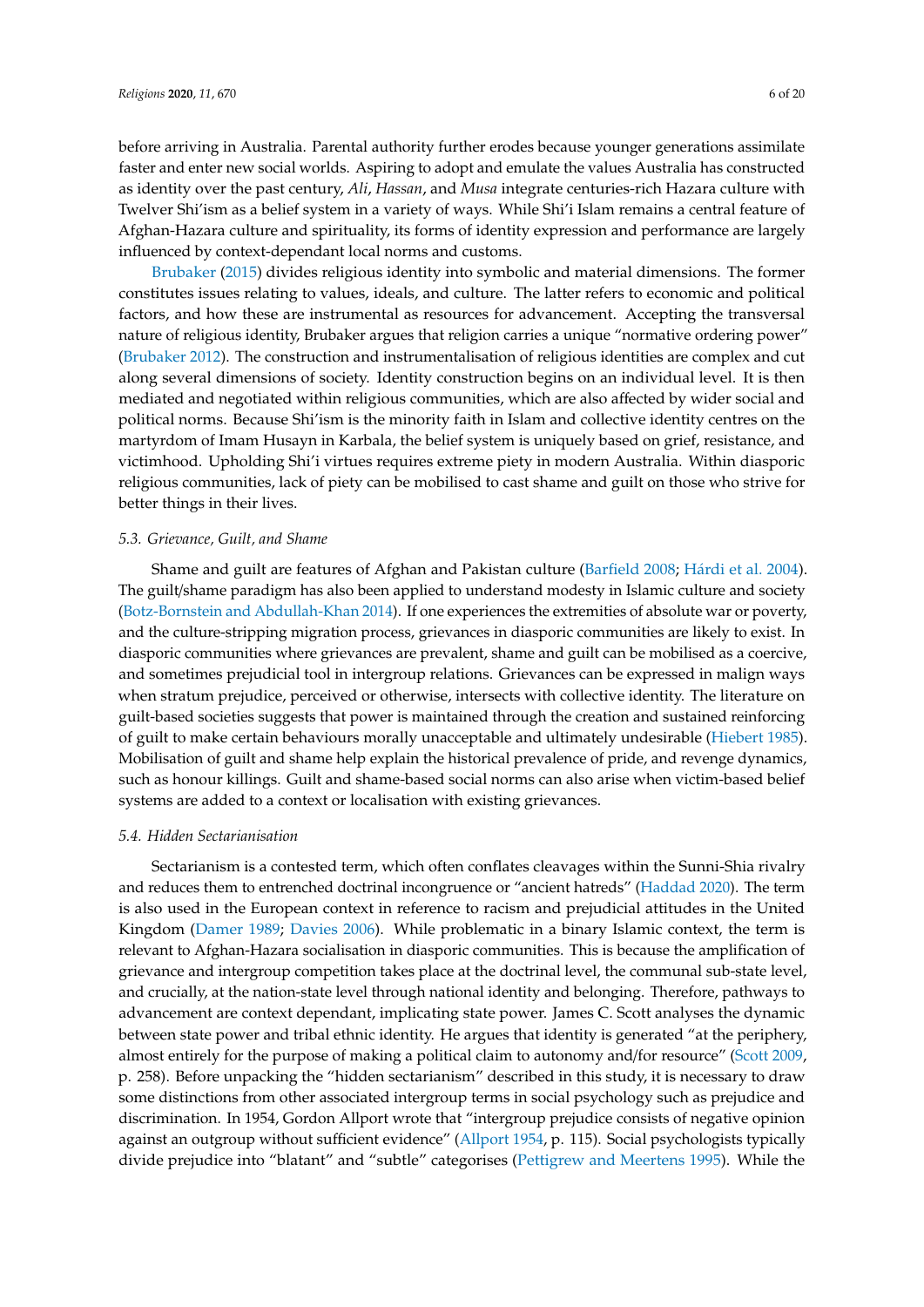tangible evidence of subtle prejudice is less salient, [Pettigrew](#page-18-22) [\(2008\)](#page-18-22) argues "subtle prejudice correlates highly with blatant prejudice and predicts discriminatory intentions and behaviour".

While the scholarship on sectarianism is rich, [Haddad](#page-18-17) [\(2020\)](#page-18-17) persuasively argues the term "sectarianism" is problematic and that, if any, "sectarian identities" is a more suitable application (*Ibid*). Haddad interrogates the sectarianism literature, making the point that the prejudiced nature of sectarian*ism* requires a more tautological body of literature akin to critical studies on racism (p. 26). However, notions of sectarianisation and sectarian identities offer relevance to the study. In seeking to distil the sectarian issue, Haddad offers two useful observations regarding religious identity of relevance to this study.

First, when measuring the normative ordering power of religion, the importance of localised context cannot be understated. [Haddad](#page-18-17) [\(2020\)](#page-18-17) argues "religious identity's normative ordering power is only as potent as the religious doctrine from which it is derived are relevant at any given moment" (p. 61). This becomes important during the liminality stages of migration because religious beliefs might confer more social status in Quetta, Pakistan than Brisbane, Australia. The second observation of relevance to this study is Haddad's depiction of the fluidity and context-dependant nature of identity. He writes, "In times of tension or crisis, the gap between ideal intergroup relations and reality widens, as does the gap between what people claim and how they feel. People can over-emphasise the extent to which they are guided by socially-desirable values" [\(Haddad](#page-18-17) [2020,](#page-18-17) p. 67). These observations essentialise the fluid nature of belief systems and the multiplicity of ways they can be used to express Shi'i identity in diasporic communities. *Hassan*'s experiences with religious community as a pathway to advancement indicate elements of hidden sectarianism exist *within* religious diasporic communities in Brisbane. Despite shared Islamic creed, relatable displacement experiences, and diasporic 'othering' in Australia, a form of hidden sectarian*ism* arises within religious communities in diasporic social worlds.

# **6. Seeking "Qualified Life" through Shi'ism: Escaping Othering and Hidden Sectarianism in Logan**

*"I had lots of questions about the teachings of religion, that I wasn't satisfied with the messages of the religion preached and taught by the scholars over the years. I had many questions, hundreds of questions. But still I asked myself, I need to find out the answers of my questions. I said I must take responsibility to seek the authentic and accurate answers to my questions. And I got most of the answers to most of them on the last day [in Mashhad]."*

—*Hassan*.

As the eldest son, *Hassan*'s position in the family was elevated in the process of migration to Australia. Hasan took a vanguard position integrating the family into Australia's globalised society, without discarding the deeply spiritual and cultural traditions. For this reason, *Hassan*'s personal experience with pathways to advancement in Australia began through the traditional route of personalised networks within the community, gradually pivoting towards the more globalised pathways, such as education and business. *Hassan*'s story of migration to Australia is primarily one of globalised integration through business entrepreneurialism. Before reaching this position, however, *Hassan* engaged actively with diasporic religious communities as a pathway for personal advancement. As the vanguard of the family's spiritual traditions, *Hassan*'s prejudicial experience with this pathway created several inner conflicts. Seeking answers to the many intersecting issues affecting his diasporic experience, *Hassan* travelled to the shrine cities of Karbala and Najaf in 2015. Returning to similar obstacles in Australia preventing a "qualified life" through Shi'ism, *Hassan* travelled to the Iranian shrine city of Mashhad in 2017. Between miracles in Mashhad and "hidden sectarianism" in Logan, this section examines *Hassan*'s navigation of new social worlds and pathways to advancement in Australia.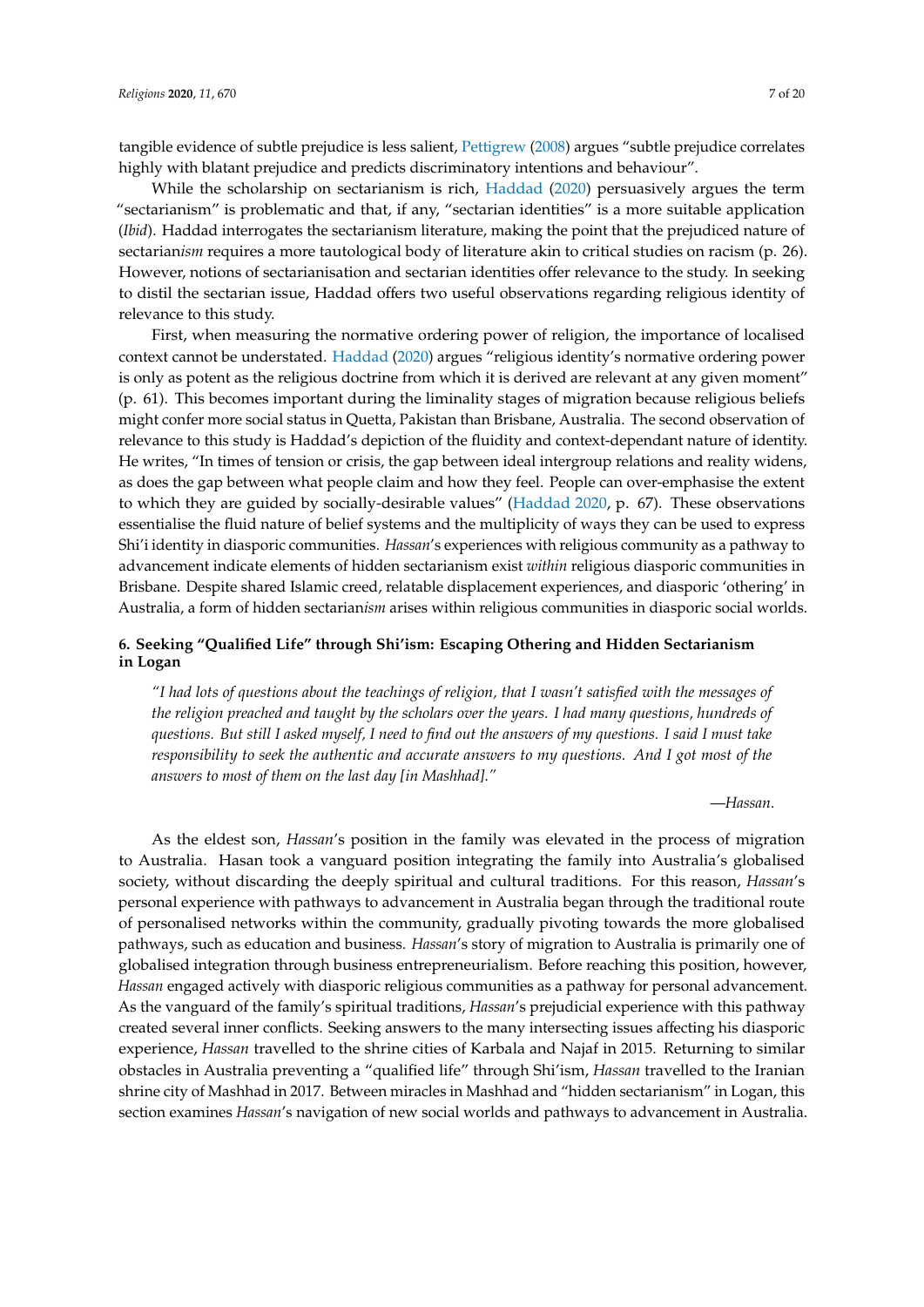# *6.1. Shrine Cities as Utopian Spaces of Qualified Life*

Due to the fluid process of migration, reconciling identity with religious belief systems can be difficult for young Afghan Hazaras in Australia. Seeking to uphold the "qualified life" of Shi'i Islam, and leading the family into unfamiliar globalised society, *Hassan* travelled twice, to the most revered and sacred sites in Shi'i Islam, the shrines of the *Ahl al-Bayt* (Family of the Prophet). Similar to the notional *polis*, norms and shared values construct the fabric of society to reflect utopian ideals in Shi'i shrine cities. The story of Hassan's journey for a "qualified life" is crucial to understanding his navigation of multiple social worlds. As a pathway of advancement in Australia, *Hassan* engaged with religious diaspora communities in Australia. However, his experience, which is a common critique of the decentred nature of clerical Shi'ism, was that personal gain, rivalry, and prejudicial attitudes within religious communities influenced power structures, alienating new followers seeking unity. *Hassan* identified this issue as communal rather than doctrinal. Therefore, rather than abandon the *Ahl al-Bayt* (Family of the Prophet), he went to its temporal and spatial heartland of Karbala.

Before going to Karbala, *Hassan* had been struggling to understand and grasp the teaching of Shi'ism while living in Australia. He believed "The teachings which I have been told was not making sense as a teaching of religion but rather than a means of control for personal gain. The teaching was also misleading and offered a culturally embedded view of religion". Due to wrong and manipulative messages of Islam conveyed to *Hassan*, he felt "I lost all of the hope and it looked like all the doors are closed for me". Reflecting on this period he recalls: "I lost the trust and faith for the religion after my past experiences of misleading information, which affected my mental health, spirituality and as human purpose. I lost my dignity and my value". However, a Muslim friend incessantly encouraged *Hassan* that his answers could be found through travelling to the holy shrines of Karbala and Najaf. "He insisted me multiple times to visit the shrine of Imam Husayn (PBUH) and seek help, he mentioned your life will be changed just like mine changed". While encouraged by the stories of his friend and others, *Hassan* worryingly asked himself, "Since I am no longer believing the religion, how will Allah, Imam Husayn (PBUH) and Ahlebait (PBUT) help me?". Despite these concerns, he was still intent on visiting the shrine of Imam Husayn and the shrines of other Imams in Iraq.

In Twelver Shi'ism, shrine cities are key sites of pilgrimage (*ziyarat*) and theological learning [\(Litvak](#page-18-23) [1998\)](#page-18-23). Considered by many as the most spiritual site in Shi'a Islam, Karbala contains the shrines of Imam Husayn and Abbas ibn Ali, two of the sons of Ali, the first Imam in Shi'ism and fourth Caliph. While the month of *Muharram* and observance of *Ashura* are observed in several global locations annually, Karbala is eternally evoked in lamentation of Husayn and his partisans. In 1984, Grand Ayatollah Mohmmad Hussain Fadlallah wrote, "*Discussion about the Karbala event does not mean stopping in geography or its history. Each of our generations has its own Ashura and its own Karbala"*. For many Shi'as, *ziyarat* to Karbala is tantamount to making the Hajj. Throughout history, Shi'i historiographies construct Karbala as the centre of Shi'a collective consciousness. Ja'far as-Sadiq was an 8th century Muslim scholar and the 6th Imam in Shi'a Islam. He also founded the Ja'fari school of jurisprudence in modern Twelver and Ismaili Shi'ism. Emphasising the centrality of Karbala, as-Sadiq wrote,

*If I relate to you the merit of visiting his grave, you shall abandon the Hajj, while a group from among you would not go for the Hajj. Woe be to you! Do you not know that Allah preferred Karbala to be the Sanctuary of His peace and a*ffl*uence before He chose Makkah to be His Sanctuary?*

Visiting the shrine cities of Karbala and Najaf, *Hassan* pursued a pathway of personal development through the epistemic community and qualified life of shrine cities in replacement of Logan. Socially discontented and spiritually disillusioned by the prejudicial structure of religious diasporic communities in Australia, he sought spatial providence in the temporal and spiritual capital of Shi'ism. However, several visa issues made the viability of *Hassan*'s journey to Karbala unlikely. The trip organiser told him, "only a miracle could make you get your visa, I cannot see any chance of you receiving your visa on time. He mentioned that if you get your visa, I would consider it a miracle and special invitation to visit the shrine". *Hassan* had an inner conversation: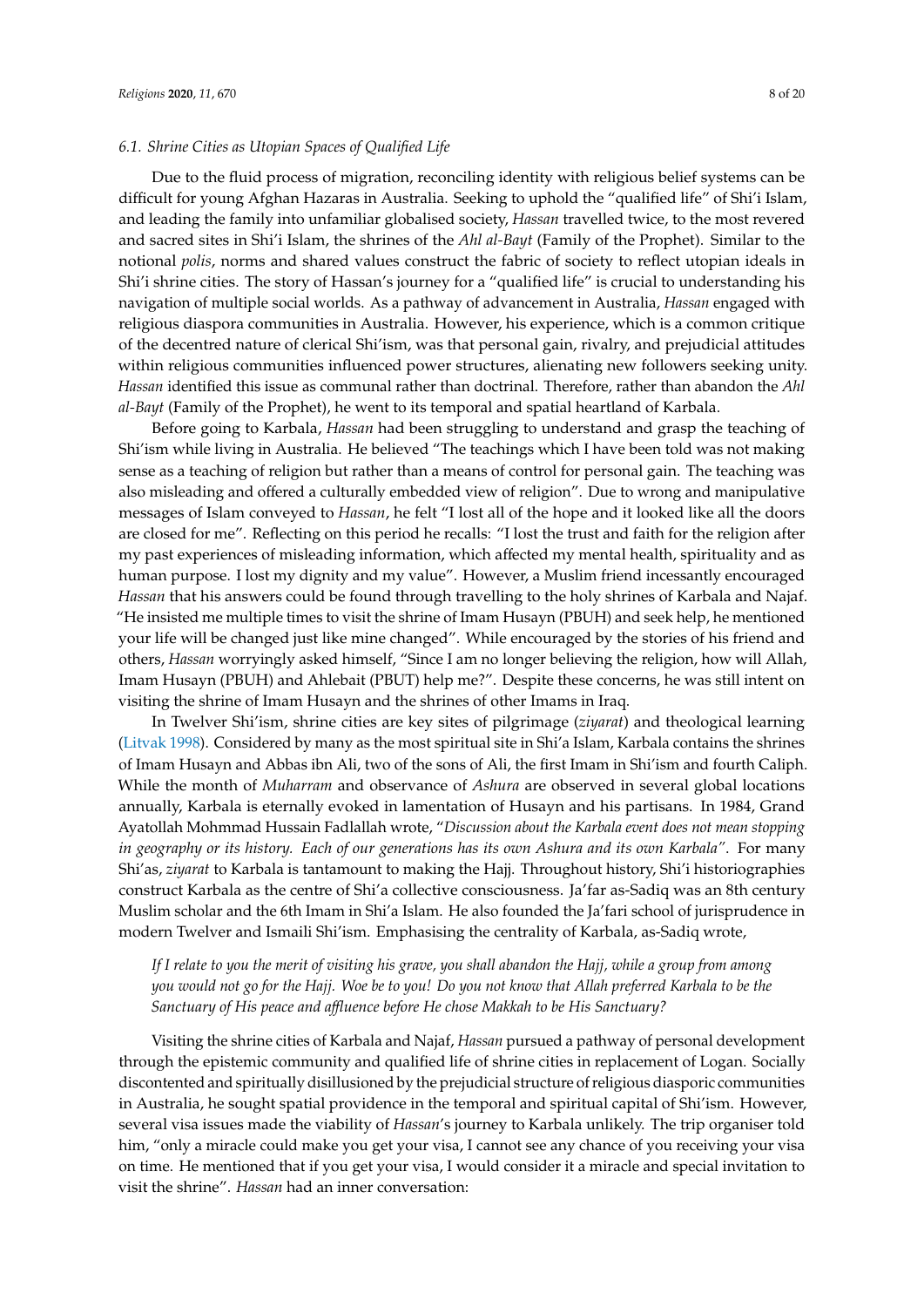I had a moment where I had an internal conversation that If I get my visa on time that means It's a sign from Imam Hussain (PBUH) that you are invited, and I will get help with all my questions, beliefs and doubts regarding the religion. But If I don't get my visa on time, I will get this sign that I am not welcomed, and I will not receive any help and support from Imam Hussain (PBUH).

Miraculously, *Hassan*'s visa arrived a few days before the group intended to travel to Karbala. The organiser told him "you are very lucky, and you are specially invited for travel to Karbala by Imam Husayn (PBUH) because I could not see any chance of you travelling with us". This gave *Hassan* hope that Imam Husayn (PBUH) would help and receive him because, "this answered the internal conversations I had with myself. So, and I travelled with full hope that I will get my answers". During the pilgrimage, *Hassan* worried "would I get help from Imams (PBUT) and would my pilgrimage and prayers be accepted as I had stopped practising the religion from the last 2–3 years. I was not getting feelings of spiritual connection. But on the contrary I still kept believing and having positive and hopeful thoughts". He reflected on the journey in its entirety:

I was receiving answers of my questions through discussions with a friend who joined me for the pilgrimage. On the last day while I was in Najaf at the Shrine of Imam Ali (PBUH), our discussions reached a climax. This clearly showed me the actual problem that could severely help me to change my life. As it was the last day of our stay in Iraq and end of our pilgrimage. I visited again the shrine of Imam Ali (PBUH) and seek help for the actual problem which was holding me and causing all the doubts about the religion. And I hold that strong faith that I will get help to resolve this problem and will constantly get help in the future with my faith and my purpose."

# *6.2. Hidden Sectarianism in Logan*

*I tried to enlighten them but it was a waste of time. All of them think they're Ayatollahs. Within their minds, they're all Ayatollahs.*

When *Hassan* returned to the religious communities in Australia, he stopped asking questions or engaging in religious debates or discussions. "I went to the mosque, but I wasn't asking any questions from them because I knew they wouldn't be given the right answers. When I came back, I didn't do any debates with any of them. It's useless they're not going to change their mind. I'm not going to waste my time". He deduced that within diasporic communities in Australia, Hazaras were "treated like 3rd class citizens. This was mostly between the Pakistani and Afghani people". Still deeply religious, *Hassan* received answers "every day from prayers". Returning from the shrines in Iraq back to Australia, he says "I pray more now for hours and get more answers. I get messages from different avenues".

Thinking about hidden sectarianism in the context of this study, one psychological concept that might explain prejudices within diasporic communities is Sigmund Freud's theory of "narcissism of minor differences" [\(Blok](#page-17-13) [1998\)](#page-17-13). Freud's theory holds that people, on both the individual and collective level, form an exaggerated sense of uniqueness to differentiate themselves from others. To offer a cursory example with no intent of generalisation, Indian Muslims who might find unity with Afghan-Hazara Muslims in Karbala are more likely to exaggerate their ethnic differences in Australia if it is politically expedient to do so. This example says more about the context-dependent pathways to advancement and access to the nation state than it does about perceptions held by Indian Muslims towards Afghan-Hazaras. Typifying Freud's psychoanalytic theory of narcissism of minor differences, Khoja Shi'a experienced centuries of discrimination in India similar to the discrimination Shi'a Hazaras faced and continue to face in Afghanistan.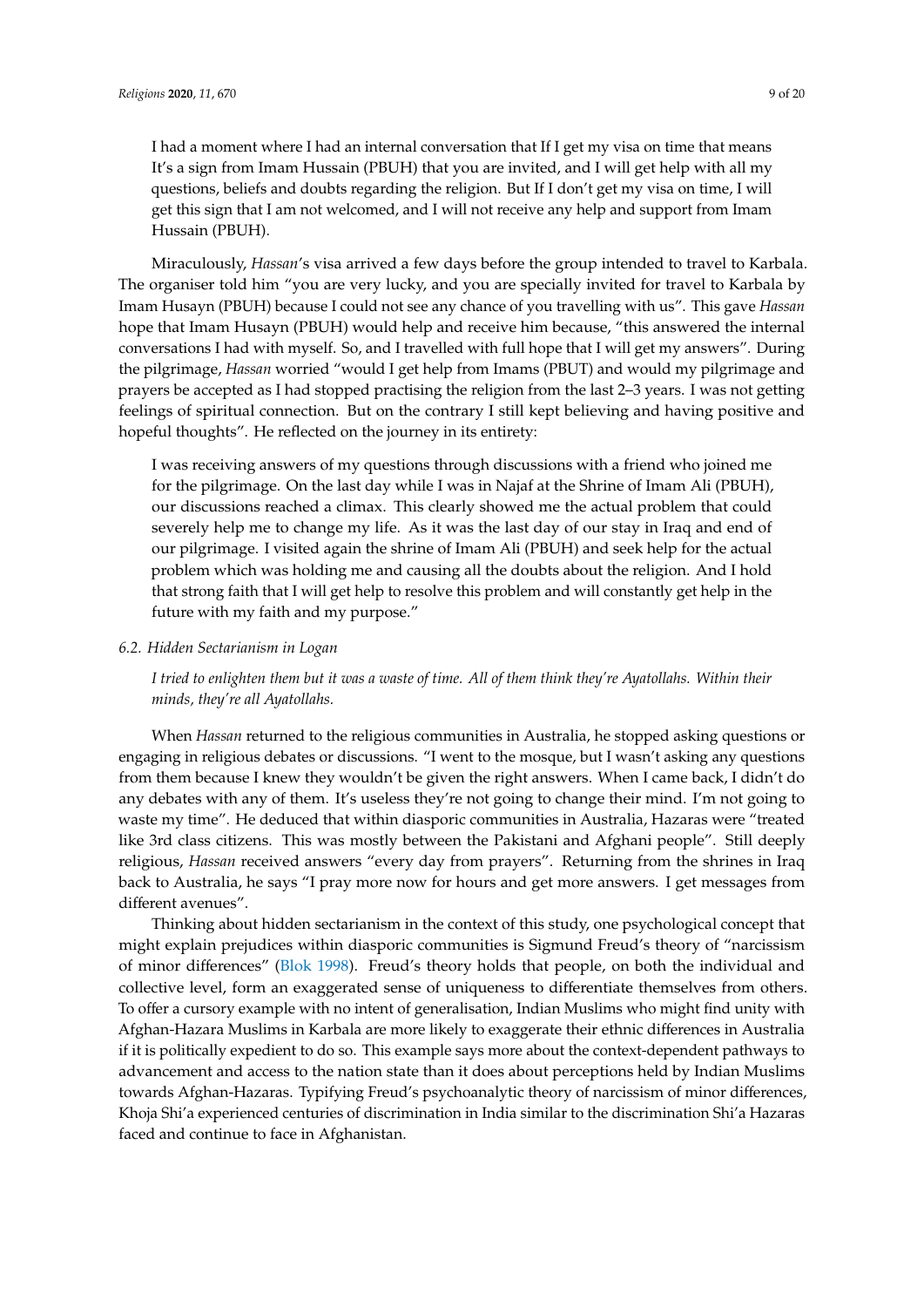#### *6.3. Miracles in Mashhhad*

Several years later, *Hasan* was drawn to the spatial and temporal focal point Shi'i shrine cities represent. After seeing visuals of himself present in the holy shrine of Imam Reza during prayers, *Hassan* travelled to the Shi'i shrine city of Mashhad in 2017. While Qom hosts Iran's dominant educational *hawza* (seminary), Mashhad is considered by many to be Iran's most transcendental shrine city. Mashhad houses the shrine of Imam Reza, the 8th Imam in Twelver Shi'ism. Gaining its name from the creation of the Imam Reza shrine, Mashhad means "place of martyrdom". The historically spiritual city is constructed as a key site of cultural diplomacy for Iran to promote transnational Shi'ism. For many Shi'a, however, Mashhad is viewed more as a place of spiritual transcendence than a space of state-supported symbolic capital. Dissatisfied with the teachings of Islam, and the messages and preaching of scholars over the years, *Hassan* had many questions:

Because I was not able to trust any scholar at that point. I asked myself, I must take responsibility to seek the authentic and accurate answers to my questions. Based on the teachings of the religion that Allah always help its believers through Ahlebait (PBUT) and that the believers should seek help from Allah through Ahlebait (PBUT).

With these objectives in mind, *Hassan* travelled to Mashhad to gain answers and clarity to his many questions regarding faith and belief. At the shrine of Imam Raza, he met a scholar in Mashhad named "Syed Ali Reza". After lengthy discussions, *Hassan* realised the scholar "was also struggling with his life, personal development, spirituality, personal growth, beliefs and purpose. He was constantly seeking answers and ways which align with the religious beliefs". The scholar told him of a psychologist and religious scholar who "helped him to change all facets of his life in which he was struggling". After *Hassan* shared his experiences of prejudice within religious communities limiting pathways to advancement, "He said I can share with you what I have been told. He said my situation is like yours. Islam does not want you to put yourself down. It is not harsh, if you commit sin God will forgive you". "Whereas, seeking improvement and betterment in every aspects of life were considered sins, those were the messages I have received before from the scholars, which was completely opposite to what this scholar (Syed Ali Raza) taught me [in Mashhad]."

#### *6.4. Shi'ism as Entrepreneurial*

Because of the guilt and shame-based social factors discussed in relation to the context of collective identities in diasporic communities, certain features of victimhood, grief, and piety can be mobilised in practical ways divergent from doctrine. At the same time, this interpretivist paradigm squares well with entrepreneurialism through the empowering Shi'i virtues of courage and perseverance. Discussing personal advancement through Shi'ism *Hassan* was exposed to a "completely different view of the religion, in which there is hope, opportunity, support, encouragement, growth, personal development, having a successful life and a life full of abundance". Describing a spiritual transcendence of sorts, he described this new philosophy of entrepreneurial Shi'ism as "All those things, which I was imagining and expecting from the religion to be while I was young".

Previously, I have been told only about sin, committing sin will have this consequence, do not do this, do not do that etc. but there was no substitute for the "don't do sin or don't do that). Everything we as a human being would require having a better life and become successful person was portrayed as a sin and void way of livelihood under the teachings of religion.

Guilt and shame are two dominant themes experienced by *Hasan* within religious diasporic communities. Aspiring to earn money was not considered virtuous. *Hassan* said, "I have been told by scholars earning money and doing business is not good and you cannot gain spirituality, the religion wants to pray all the time". Furthermore, *Hassan* previously was told to seek closure from religion and that "earning money/doing business will get you away from Allah and Ahlebait (PBUT). These were and many more restricting beliefs of how religion wants us to live our life was taught to me, which could not make any sense to me". The scholar in Mashhad offered a different opinion, telling *Hassan*: "belief and intellect is the true message of the religion". The scholar encouraged him to continue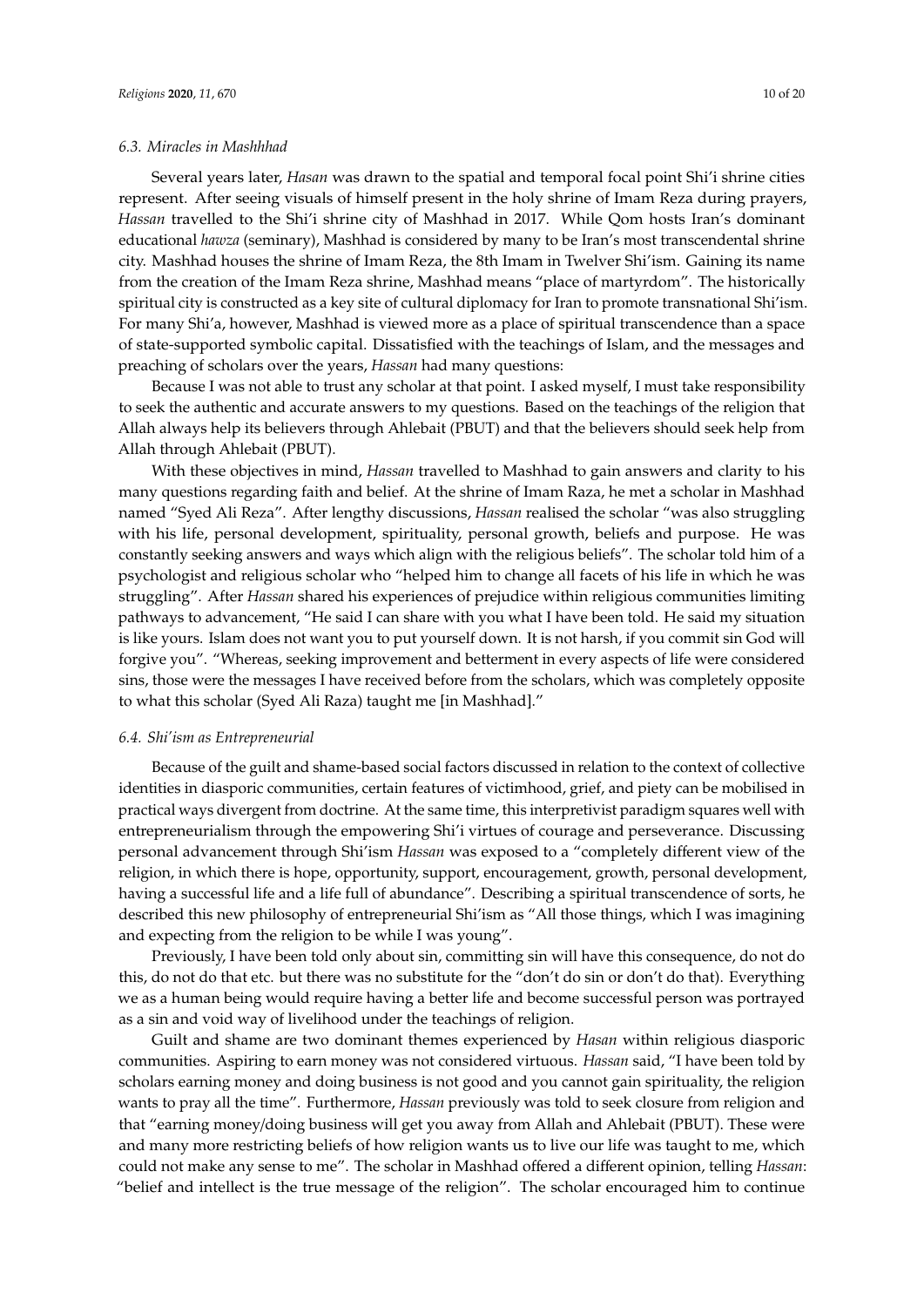working on his personal development while seeking help and guidance from Allah. Referring to this encounter, the scholar told him: "this conversation could be the help you have received from Imam Raza (PBHU) during this visit to the shrine". *Hassan* agreed, noting "I believe that it was a help I received from Imam Raza (PBUH) when I visited the Shrine. And I am still receiving help constantly on daily basis from Allah, Ahlebait (PBUT) and Imam Raza (PBUH)". *Hassan* reflects his journey to Mashhad with nostalgia,

I am greatly thankful and grateful to Allah, Ahlebait (PBUT) and Imam Raza (PBUH) for the help, support and opportunities to help me become a better and successful person/entrepreneur and achieve my life's purpose so I am able to bring positive change in the lives of all the oppressed, orphans, and all human beings.

In dire extremity one seeks God. Despite the centrality of his Shi'i faith, *Hassan* did not find fulfilment through the traditional pathway of advancement of religious community in Australia: "I've been treated very badly before in the religious community and it affected me mentally a lot. Because of the wrong message they had given me". *Hassan* viewed his disheartening experience with the Shi'i community in Logan as more of a social factor than intrinsic to the teachings of Shi'ism. Because of the centrality of Shi'ism to *Hassan*'s identity and his vanguard role in the family's integration into Australian society, *Hassan* sought answers through the *ziyarat* to the holy shrine cities of Shi'i Islam. Through Shi'ism and *ziyarat*, *Hasan* was drawn to entrepreneurialism and business as pathways for advancement in Australia.

I asked the scholar [in Mashhad] about business and personal development. Does Islam stop us from doing business and earning money, he said no. As long as it is align with religious teachings, it is lawful and whatever is acceptable in your society. Do everything with permission and be ethical. Even in numerous quotes of Prophet Muhammad (PBUH) a businessman and trader has been called "Habibullah". If one can do business and trade, should do. And the Prophets and all the Imams (PBUT) I can see they were entrepreneurs they were businessperson.

# **7. Becoming** *Australian* **through Sports and Business**

*I still love the Imams. But human beings are just a product of infinite consciousness and who we are being. Our names, our genders, our cultures – they're all labels.*

—*Ali*.

As the middle child, *Ali* occupies a similarly distinct role to *Musa* and *Hassan*. *Ali*'s engagement with Shi'ism as a belief system began in Quetta and continued during his early years in Australia. However, due to reasons not dissimilar from *Hassan*, *Ali* slowly lost faith because of the inherent contradictions in the religious communities in Australia. *Ali* found a unique pathway to advancement through his engagement with sporting communities in Australia, culminating in representing Australia at the highest junior level. Scholars such as [Saad](#page-18-24) [\(2011\)](#page-18-24) have highlighted the interrelationship between sport, culture, and the construction of national identity. Representing Australia in Europe was stressful because of the difficult logistics involved in attaining a European visa as an Afghan-Hazara with permanent residence in Australia. Stressed from the visa situation and dissatisfied with the support from the relevant Australian sporting body. *Ali* was relieved to reach Europe and be able to compete in the competition. As discussed, the "red light" district incident was particularly disturbing because *Ali* was still very faithful in 2017. Before departing for the competition location, team members told him "let's go for a walk around the shops". He recounts how things soon appeared odd as he ventured down certain streets,

So we left the hotel. There was this one street name it gave me a bizarre feeling. When I got there, I realised, this is purely haram. I was apologising to Allah and Imam Husayn. My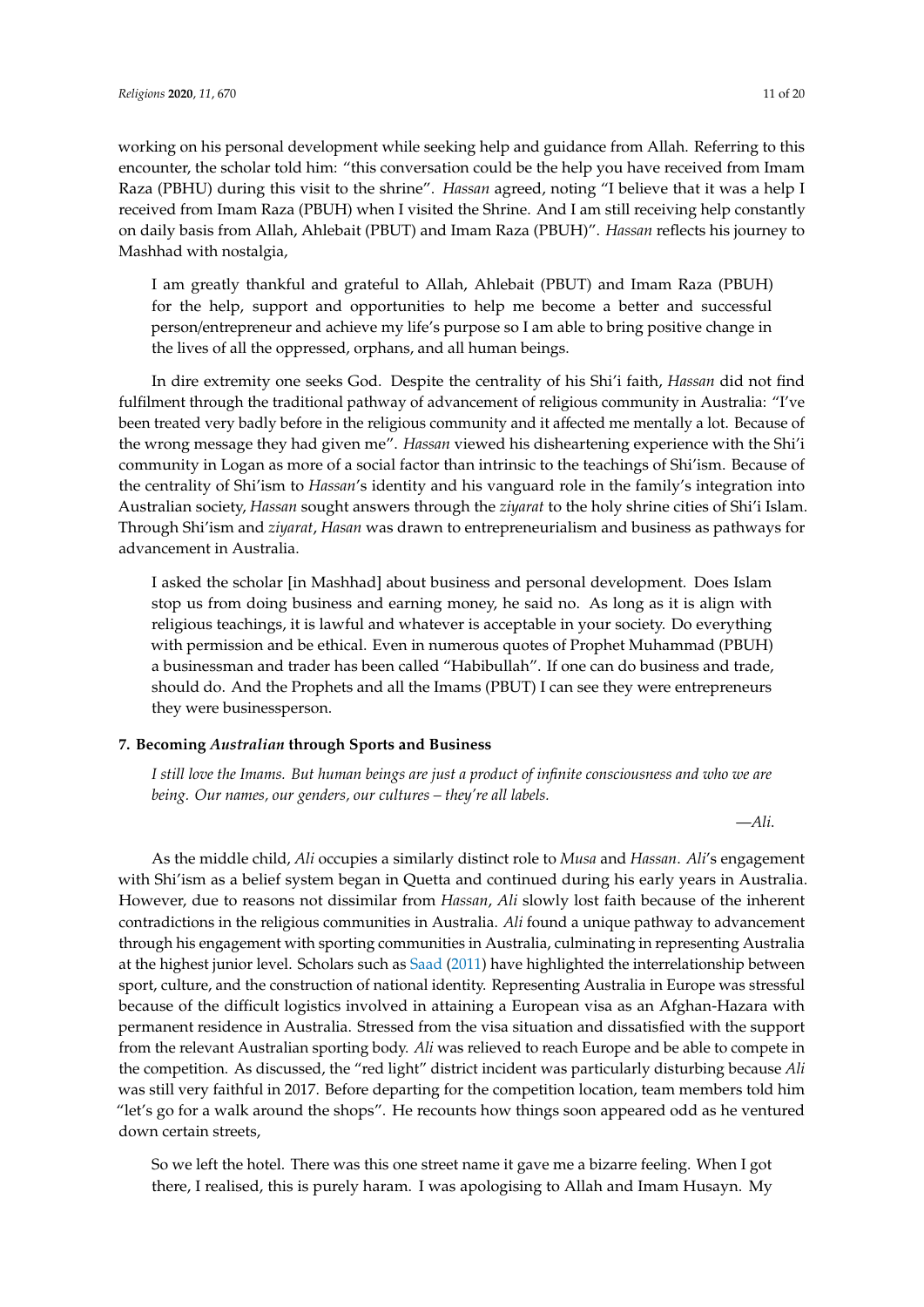team members were encouraging me to look around, telling me it was interesting. It was a shock to my system and I did pray that night. I was already emotionally drained from the visa issues, and needed to focus on the competition".

After the competition, instead of drinking with foreigners, *Ali* chose to read the *Ziyarat Ashura* – a prayer that forms part of the liturgy used during the pilgrimages to the shrine of Imam Husayn in Karbala. Upon returning to Australia, *Ali* did not attend Friday prayers at the Mosque in Australia. He still observed the holy month of *Muharram*. Because of the globalised content at his disposal, *Ali* was able to remain spiritual by listening to *Nohas* and also various *Majlis* convened by imams (scholars) he liked. Some of the influential imams (scholars) included Allama Talib Johri, Allama Nasir Abbas, Allama Irfan Haider Abidi, and Allama Syed Mohsin Naqvi. Globalised Afghan-Hazara's are uniquely positioned to derive spiritual purpose from digital religious platforms. One particular event that solidified *Ali*'s decision to abandon the local religious community as a means of advancement came when a community leader in Brisbane approached him and told him they would get a sponsorship for him from a local MP. The community leader told *Ali*: "send me your bibliography and we'll talk to the local MP and get you a sponsorship. However, some weeks later *Hassan* came home quite distressed telling *Ali*, "they're planning to use the money for themselves". Describing the magnitude of the event, *Ali* recalled, "that made me lose faith in the institution, they were a bunch of hypocrites". *Ali* messaged his contact in the community to let him know he was no longer interested in receiving the sponsorship.

Despite the disappointing news, *Ali* remained highly spiritual and observed the holy month of Muharram at home. *Ali* rationalised this decision by noting that "during Muharram at the mosques, I never felt a sense of peace. It wasn't helping my spirit. I was wondering why it was happening. I was there with good intentions – for *AhluBayt* and for Imam Husayn". Because of his poor experiences with the leadership of the religious community and the feeling of detachment from Muharram observance, he said "because of these things, I had lost confidence in the mosque and the community". Collectively, these factors contributed to *Ali*'s decision to pursue pathways to advancement in Australia through sport and business. By this point, Ali's sporting abilities for his age in Australia and throughout Queensland were unrivalled. He subsequently sought Australian identity and advancement in Australia through this pathway. He said "sport helped me a lot with my identity. It gave me a new sense of identity and also confidence as to who I am and who I am becoming. Sport was something that I liked to do. I liked the interactions, I enjoyed the interactions". Representing Australia and integrating into new social circles through sport, *Ali* found purpose and advancement outside of the diasporic religious community, and into local sporting communities.

# *7.1. Identity and Sport as a Pathway for Advancement*

Describing the importance of sport during this point of liminality, *Ali* recalled: "it helped me get out of the bad communities. I was feeling like I am a part of the country, I am a part of the people. We want people to accept us, and sports was doing that for me". Like his brothers, both *Ali*'s identity and purpose were in flux. He said, "Sport in this sense, helped me find family". For most of his junior years, *Ali* was somewhat infamously known for his ambition—to become the best sportsman in the world. Because of the prevalence of "tall poppy syndrome" in Australian culture, *Ali*'s honest ambitions were sometimes poked at and ridiculed by others in the sporting community. This was not a considerable problem, and after some time assimilating into Australian culture, he began to share his goals and ambitions less with his teammates. At the same time, local sporting communities grew to understand the roots of *Ali'*s convictions and ambitions. *Ali* continues to compete at the highest Australian level but also took on full time work in finance—precipitating a new passion enabled by the liberal capitalist nature of Australian society.

After spending some years honing his finance skills, *Ali* began a career the finance industry and immersed himself in new bodies of literature. In his words, "When I started working in finance, I saw a new world. I found a new passion. I was bad at school but I love finance, capitalism and entrepreneurship". This newfound passion began around 2018. However, working in Australian finance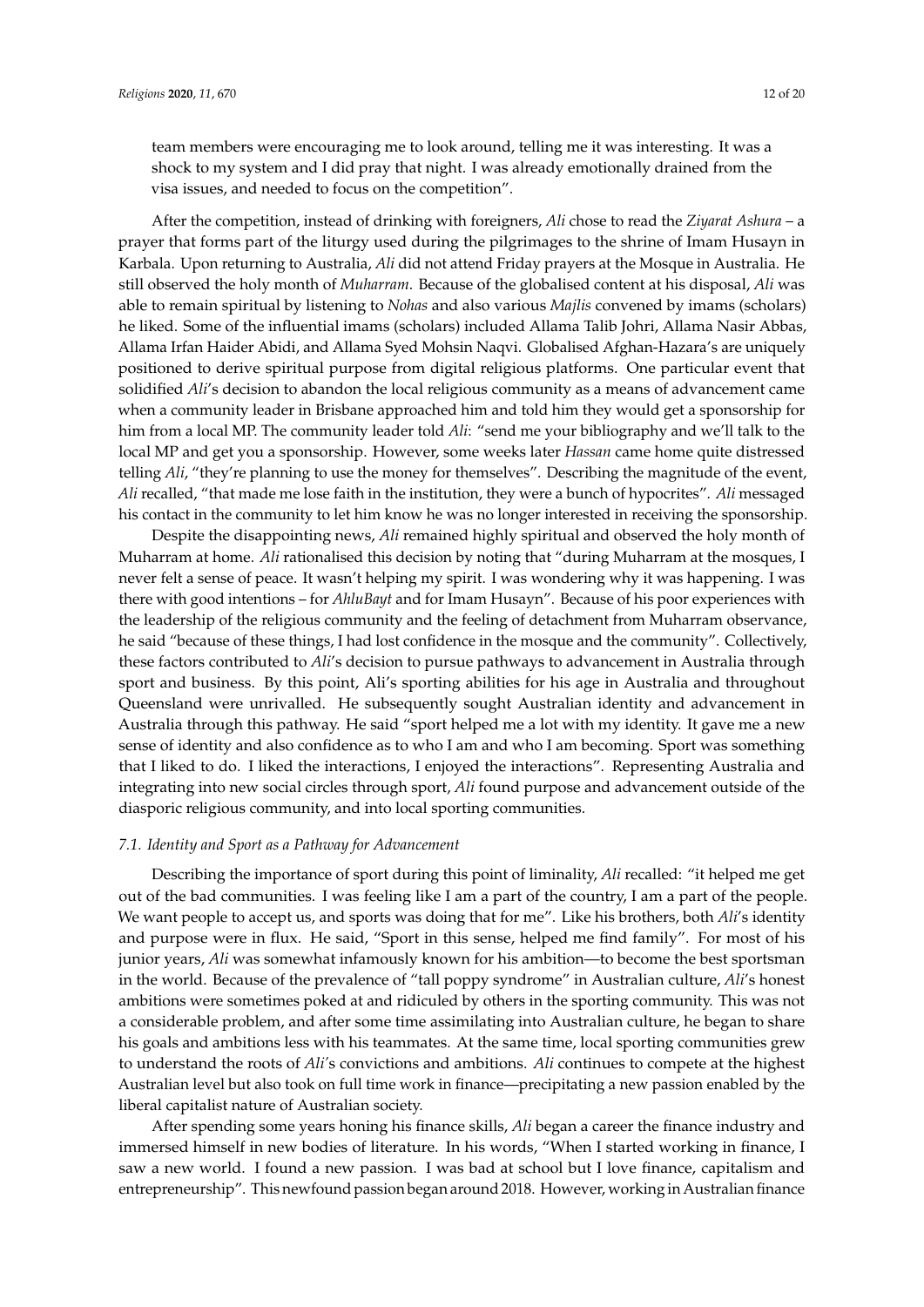did not align well with the Islamic laws regarding finance, interest, and taxation. In entrepreneurial vein, he declared, "If Islam is stopping me from working at a bank, then *I'm done with it*. That's when I stopped praying, stopped doing Ramadan". He explained the inner balance struck by stating,

"I still love the Imams. But human beings are just a product of infinite consciousness and who we are being. Our names, our genders, our cultures – they're all labels. What is religion even saying? What's my purpose in this world? Islam actually does not tell you these things clearly. Everyone has a purpose that's why I'm here. I did not get that from Islam. I got it from other avenues. Human beings are a product and we are using that to experience consciousness".

# *7.2. Australian Neoliberalism and Entrepreneurship as a Pathway for Advancement*

*Ali, Musa*, and *Hassan* certainly all share many sentiments regarding entrepreneurship. While *Hassan* seeks to integrate his Shi'i beliefs to complement his entrepreneurial mindset, *Musa* and *Ali* see less of a need to wed to the two for successful pathways to advancement in Australia. As the most globalised of the siblings, *Musa* is still in his tertiary education years, which *Hassan* and *Ali* were unable pursue after their year 12 studies. Australia has prospered greatly through neoliberalism. [Harvey](#page-18-25) [\(2007\)](#page-18-25) describes neoliberalism as a principle and pathway to advancement, which "values market exchange as an ethic in itself, capable of acting as a guide to all human activities and substitutes all previously held ethical beliefs" (p. 3). [Bourdieu](#page-17-14) [\(1998\)](#page-17-14) describes neoliberalism as "a programme for destroying collective structure which impede pure market logic". The existence of identity through neoliberalism squared with Shi'i Islam is a significant finding drawn from this study. *Ali*'s path to entrepreneurship involved several business-oriented jobs after year 12 before entering finance. He recalls,

"I didn't know that the finance industry existed. I never had that mind-set of being an entrepreneur. I thought Islam is just telling us to be workers. Once I got into finance I started reading more. I became curious, how does this money work? So I started studying rich people, how they make money—I want to be a capitalist".

*Ali* reflects that from a young age, he had entrepreneurial ideals, but they were discouraged because of Islam's emphasis on "staying poor". He believes that moving to Australia shifted his mindset dramatically. "Things changed so much between Pakistan and Australia, I feel like we always had it. Education is a big part of it. However, I found the correct education is financial literacy, learning to invest – to multiply it. And you can help people with that, that's my goal – to help orphans and the disabled. Money allows me to do that. It obviously doesn't buy you happiness but it does give you choices".

# **8. Advancement through Individuation: Radical Revision of Previously Held Beliefs**

*My life in Quetta and the transition to Australia was defined by my experiences as a Shia.*

*Islamic scholars liked to sell this idea of depending on Allah under the elaborate fallacy of, "Allah will help you, as long as you have tried your best and exhausted all the means that would help you reach your goal." I did not fully grasp this horrendous logic while in Quetta but living in Australia for a short while cleared my mind.*

—*Musa*.

This section details the contradictions *Musa* found in Shi'i Islam as a belief system in both Pakistan and Australia, and the alternate pathways to advancement he consequently sought. Contrasting *Hassan*'s unsolicited new "vanguard" role for the family in Australia, *Musa*'s position in the family as the youngest made him most malleable to globalisation, and to non-traditional pathways to advancement in Australia. Because *Musa*'s religious scepticism developed in Quetta from a young age, he reflects "my understanding of Islam seems like a blur". Like *Hassan*, *Musa* attributes his disillusionment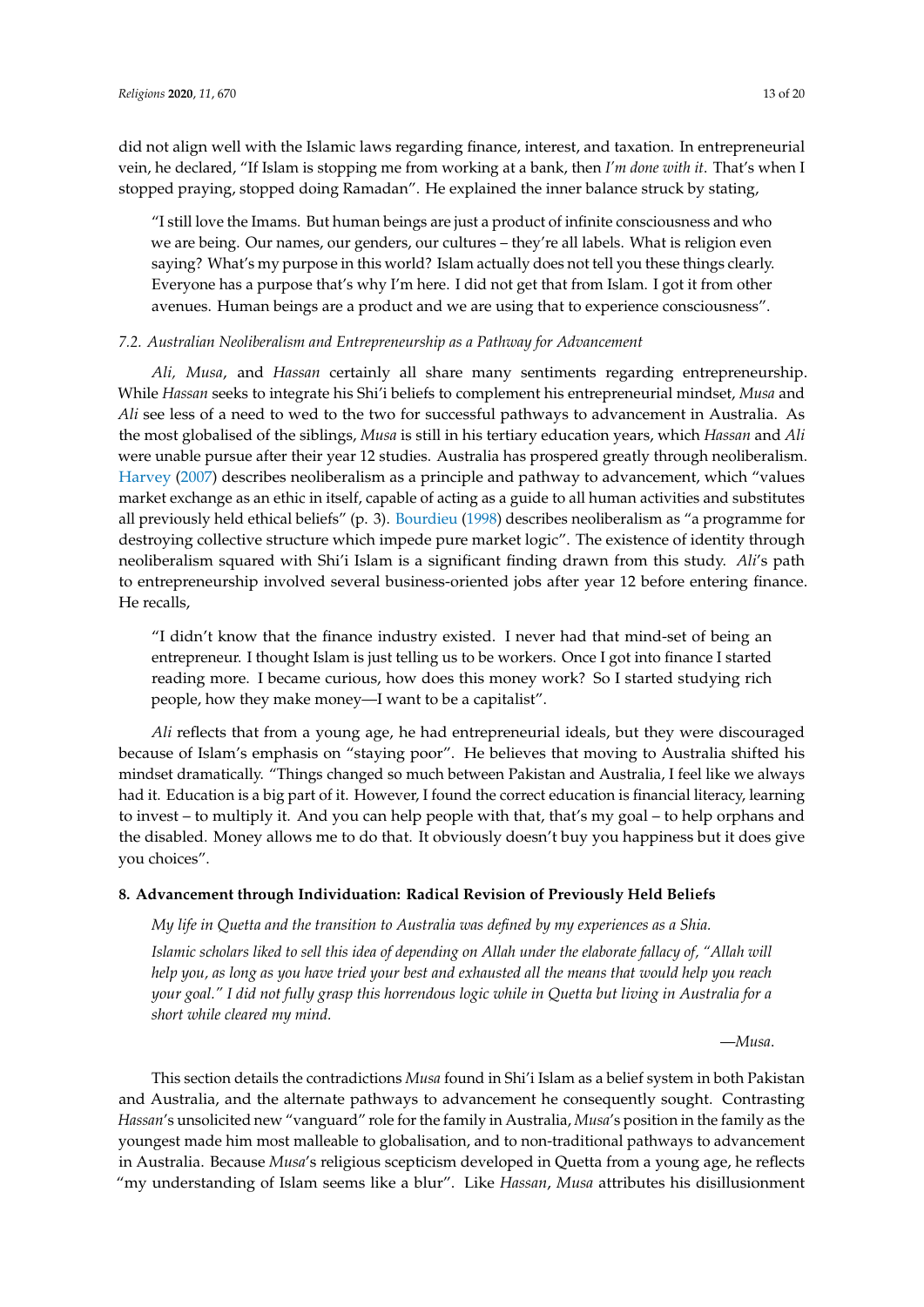with Shi'ism largely to the thematic contradictions evident between communal practice and doctrinal theory. As a pathway to advancement in Australia, *Musa* expresses an optimistic philosophy of identity through individuation.

# *8.1. False Prophets and "Horrendous Logic"*

#### *They left no room for individuality and it felt like I was a soldier bound to strict training regimes.*

*Musa*'s candid views on the inherent contradictions in Shi'i Islam began in Pakistan and further solidified once relocating to Australia. His engagement with belief systems offers a unique account of previously held beliefs and new philosophic potential pathways for advancement. Reflecting on the appropriation of Shi'ism as a communal tool in Pakistan, *Musa* recounts, "The community had a shared system of belief in Islam, with Shia majority in the area we resided in. Religious gatherings (Majlis, Jashan, Nazar/Niaz etc.) were commonplace to unify people, create a social environment, sense of unity and strengthen connection with Allah/ Ahl al-Bayt". However, in retrospect, *Musa* saw "no distinction between cultural practices and the teachings of Islam. Ideologies that were not part of Islam were upheld and spread by "scholars" and the average citizen". Reflecting on these false prophets in Quetta, *Musa* concluded "Unsurprisingly, this left no shortage of hypocrites who presented themselves as devout, kind and genuine Shia".

Unlike *Hassan*, *Musa* viewed the practical mutation of Shi'ism as partly due to its ambiguous doctrine and its malleability to incorrect interpretation. In Quetta, he identified several ideological misrepresentations negatively affecting the Hazara community. These included "outlook on life, their standards, ambitions, education and their faith in their own abilities". *Musa* also remarked that "Islam was accountable in part because of its flawed philosophy towards modern society". In his view,

Islamic scholars liked to sell this idea of depending on Allah under the elaborate fallacy of, "Allah will help you, as long as you have tried your best and exhausted all the means that would help you reach your goal." I did not fully grasp this horrendous logic while in Quetta but living in Australia for a short while cleared my mind. Once I developed the courage to develop my beliefs, I started to think: if I put all the effort and achieved everything myself, what role did Allah play in it? How do I know He helped? To what extent did He help?

Though not initially pursued in depth, philosophic questions concerning the nature and the existence of God were central to *Musa*'s identity and purpose in Australia. He concluded that "the concept of religion and specifically Islam was foolish as any other person's answer to the origin of life". In his experience, "Islam inhibited me and many others from thinking critically or finding answers contradictory to our religious beliefs." A noteworthy finding relevant to the themes examined in this study was the existence and prevalence of black magic (*kala jaddu*) and possession (*jinn*) in Pakistan [\(Rytter](#page-18-26) [2010;](#page-18-26) [Hardie and Khalifa](#page-18-27) [2005\)](#page-18-27). *Musa* viewed such localised Islamic superstitious norms as making "the Shia more prone to believing in superstitions/miracles, whether they were part of Islam's preaching or the Quetta culture".

An issue *Musa* identified in his experiences in both Quetta and Logan was doctrinal (mis)interpretation by Ayatollahs and Islamic scholars. Squaring this thematic issue of interpretations of the infallibles, and flawless texts, such as the Qur'an, *Musa* explains,

It does not seem right having select humans explaining to a larger set of humans what the word of God (or in this case, Allah) is. These Ayatollahs are making interpretations, and interpretations can be flawed. Plus, if Quran requires high-level study to understand/derive its message, then to me this suggests that (1) it was not written to be understood by an average person (which is counterproductive) and (2) it is not the word of Allah and its ideologies are not timeless.

By living in Australia for a mere three years, I developed my philosophy to this extent because I was given the freedom to explore, critique and question ideas. In the big picture,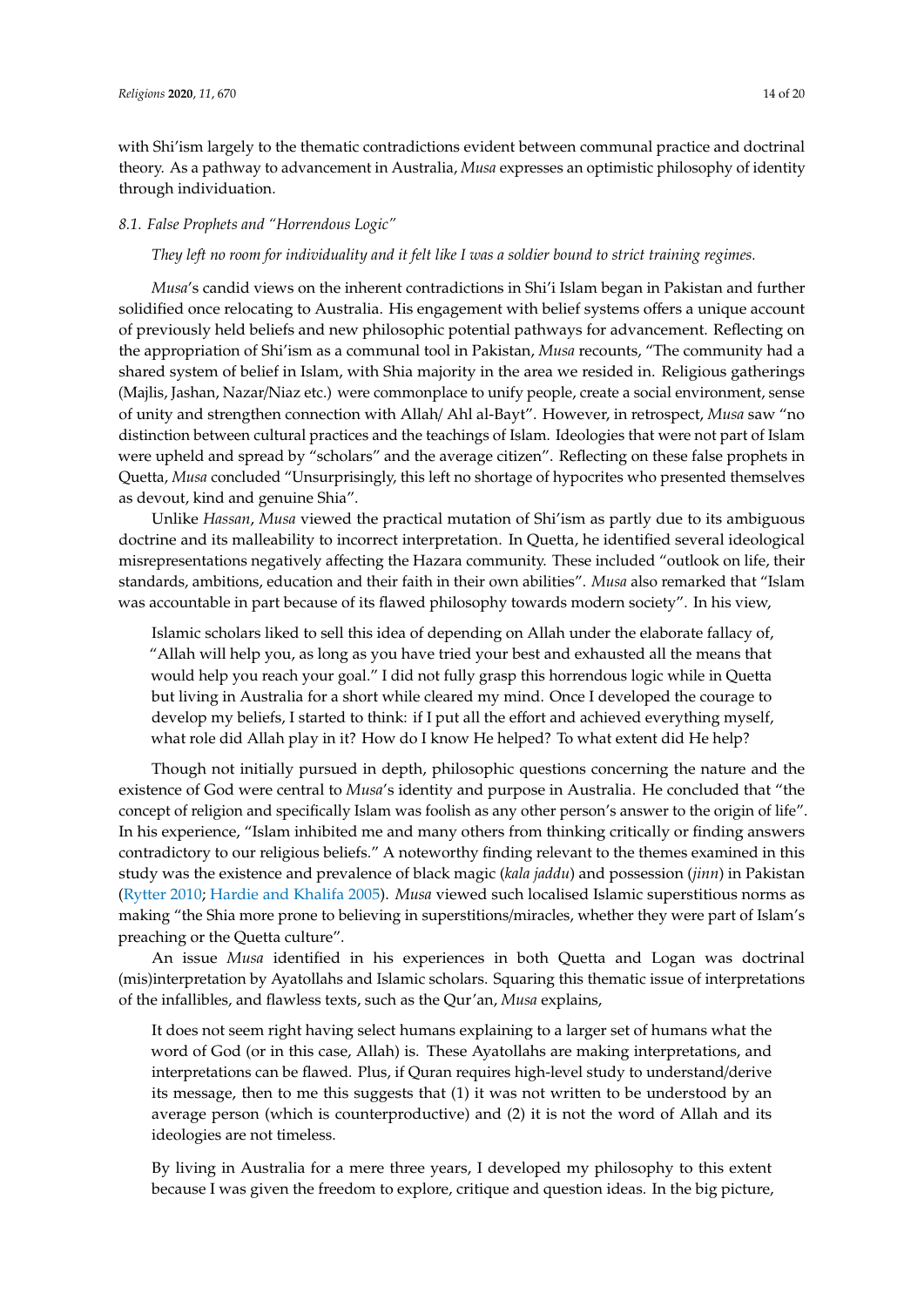this reflection and account of events serves to demonstrate the way in which Islam could have influenced the wisdom and intellect of an average person like me. It also serves to show that whether my views are right or wrong is not important. What is important is the action of critical thinking, having the courage to contest ideas, explore other answers and present one's beliefs for critique/correction. These attributes are not characteristic of Islam as it clings to its foundations as absolute truth ... which is a philosophy that a well-developed religious system should absolutely avoid in the absence of empirical evidence.

# *8.2. Leaving Nothing to Allah*

As discussed, Shi'ism is entrepreneurial in nature. While *Hassan* sought to integrate Shi'ism to complement his entrepreneurial ambitions, *Musa* saw this philosophy as flawed insofar as it was only entrepreneurial to those in positions of religious and social power. He describes the entrepreneurial features of Shi'ism largely as a tool for normalising conformity and rationalising hierarchical subordination. Recalling some doctrinal examples, "There was/is an emphasis on humility and forgiveness, considering haram the acquisition of wealth via simple/compound interest and listening to music, as well as the prevalence of the mindset "leave everything to Allah". Reflecting on the guilt and shame-based cultures of the past, *Musa* recalls "I was unaware of my beliefs at the time because I was young, I showed signs of doubt in these approaches.

The emphasis on humility prevented people from wanting better things (clothes, cars, money, luxuries) and instilled a mindset that having good things, wanting them, and feeling confident because of them posed you as materialistic/greedy. This had a subconscious effect on the way I responded to my own ambitions, achievements, and mistakes; mostly in a way that made me feel inadequate and below Allah. The problem I saw with feeling below Allah, whether it be in admiration or to seek repentance is that it made you feel powerless and trivial when you experienced hardships or when other people mistreated you.

It compromised your ability to defend yourself and made you more likely to forgive unconditionally. These attributes translated into your character and with a complete lack of awareness as to why. This was often the case with the women because they tended to be more agreeable, so feelings of triviality were not advantageous in a third-world city like Quetta.

Upon moving to Australia and experiencing the capitalist nature of society, *Musa* identified further problems with the issue of "simple/compound interest" being haram. After studying science and mathematics at university in Australia, *Musa*'s views of Shi'ism as a tool of subjugation further solidified.

I did not have a proper understanding of this [interest in Islamic finance] until we moved to Australia, but I do recall mentions of it being haram while living in Quetta. Anyway, interest is a major part of our current economic system, so I found it very foolish to limit people to only noble means of acquiring wealth. This is probably one of the reasons why many Muslims including Shias were poor in Quetta; there was not enough emphasis on other forms of education such as finance, science etc. In fact, there was not enough emphasis on proper quality Islamic education.

# *8.3. Dogmatic Doctrine: Shi'ism as an Obstacle to Individuality and Personal Advancement*

Beyond the economically dogmatic features of Shi'i Islam preventing pathways to advancement, *Musa* identified a broader trend of doctrinal dogma limiting human behaviour. This feature deals largely with the normative social tensions between Shi'i Islam within the context of Afghan-Hazara culture, and its contrasts with the Australian society *Musa* largely grew up in.

Forbidding music was another rule that made no sense to me. It was mainly because I did not like the idea of constrained individuality and freedom to explore other "non-Islamic"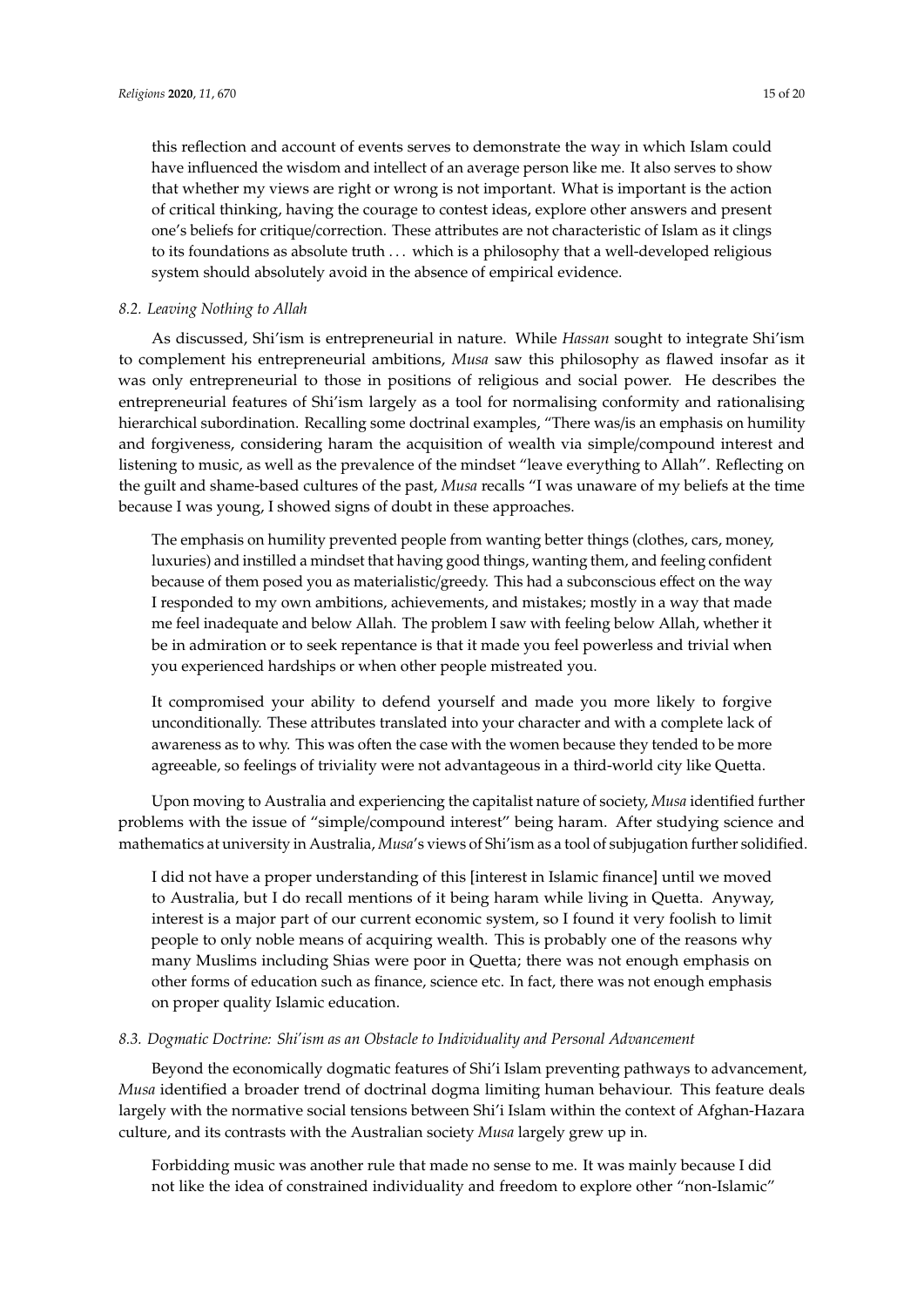areas of life. It closed the Shia's minds to only religious activities and created unquestioning, brainless individuals following a strict Islamic system. The common explanation I was given is, "Music about drugs, alcohol, sex, romance etc. causes you to daydream and disconnects you from reality." And it makes sense why not many Shia in Quetta cared about this rule; it is/was a very over-simplistic perception of human behaviour.

As I was growing up in Australia, I began understanding my childhood doubts about the approach of "leave everything to Allah". I realised that without clarification, this mindset relieved all levels of responsibility from the individual and discouraged the use of one's own natural abilities. I felt this approach was common because of a lack of education amongst the wider Muslim community in Quetta. But more importantly, to me, this belief in Islam dulled people's minds and took advantage of their tendency to choose the easiest path, i.e. depend on a higher being and let it take care of you. Perhaps this had the most profound effect on the collapse of my belief in Islam (and any religion for that matter). I began seeing religious people (mainly Muslims) as lazy, that they did not have the capacity to think for themselves and have the courage to explore other answers.

# *8.4. Polysemic Poetics: Nobility or Victimhood*

Many of *Musa*'s experiences with communal issues as a pathway to advancement in Australia are similar to those expressed by *Hasan* and *Ali*. Throughout this study, however, the powerful poetic narrative of Imam Husayn's martyrdom arises as a *motif* of somewhat obvious relevance to the plight of Afghan-Hazaras, particularly during the process of migration. Because of the uniquely fluid and context-dependant factors affecting 'identity', one might hold onto the story of Karbala beyond Shi'ism. Similar to the crucifixion of Christ, the story serves as a substitute for some other kind of emotion that is at play. This might be memory of childhood in Quetta or workplace encounters in Australia. The historical event serves as something to evoke and legitimate grief where one might be expected to show a stiff upper lip. It is important to note that much of *Musa*'s upbringing was in Australia. Therefore, the aforementioned guilt and shame-based societal factors prevalent in certain cultures and diasporic communities are of epiphenomenal relevance to *Musa*'s identity. Describing the Karbala narrative in his eyes, *Musa* says:

Imam Husayn is probably the main figure that comes to mind when Islam is mentioned. His martyrdom was a lesson for courage, patience and mercy. While I saw such a sacrifice as sincere and dedicated to peace, I felt some of these historical scenes were over-embellished to present an image of nobility rather than victimhood. I could see how Muslims or non-Muslims studying the event of Karbala could subconsciously confuse the message of courage with silence in the face of oppression. In Islam, I am certain there is heavy emphasis on standing up against evil and oppression; it has good moral standards when it comes to injustice, which is why I would choose it as my religion, should I come to conclude that God does indeed exist. However, there are elements of victimhood in the story of Karbala which I thought does not fit well with the message of peace and courage being taught in a typical Majlis.

The context-dependant contrast in locality is crucial to understanding the evolution of *Musa*'s perception and individual connection to Imam Husayn and the Karbala tragedy. He recounts,

In my time as a Shia, I felt most of the religious gatherings were about grief, sadness and morbid events. As a Shia in Quetta, I started questioning whether it is okay to carry on smiling/ being happy after spending the past hour mourning and crying over the demise of an important Islamic figure. It just seemed insane that we could be crying in one moment and smiling/laughing/cracking jokes in the next. But more importantly, I felt there were psychological consequences stemming from the plethora of negative emotion experienced in this kind of practice.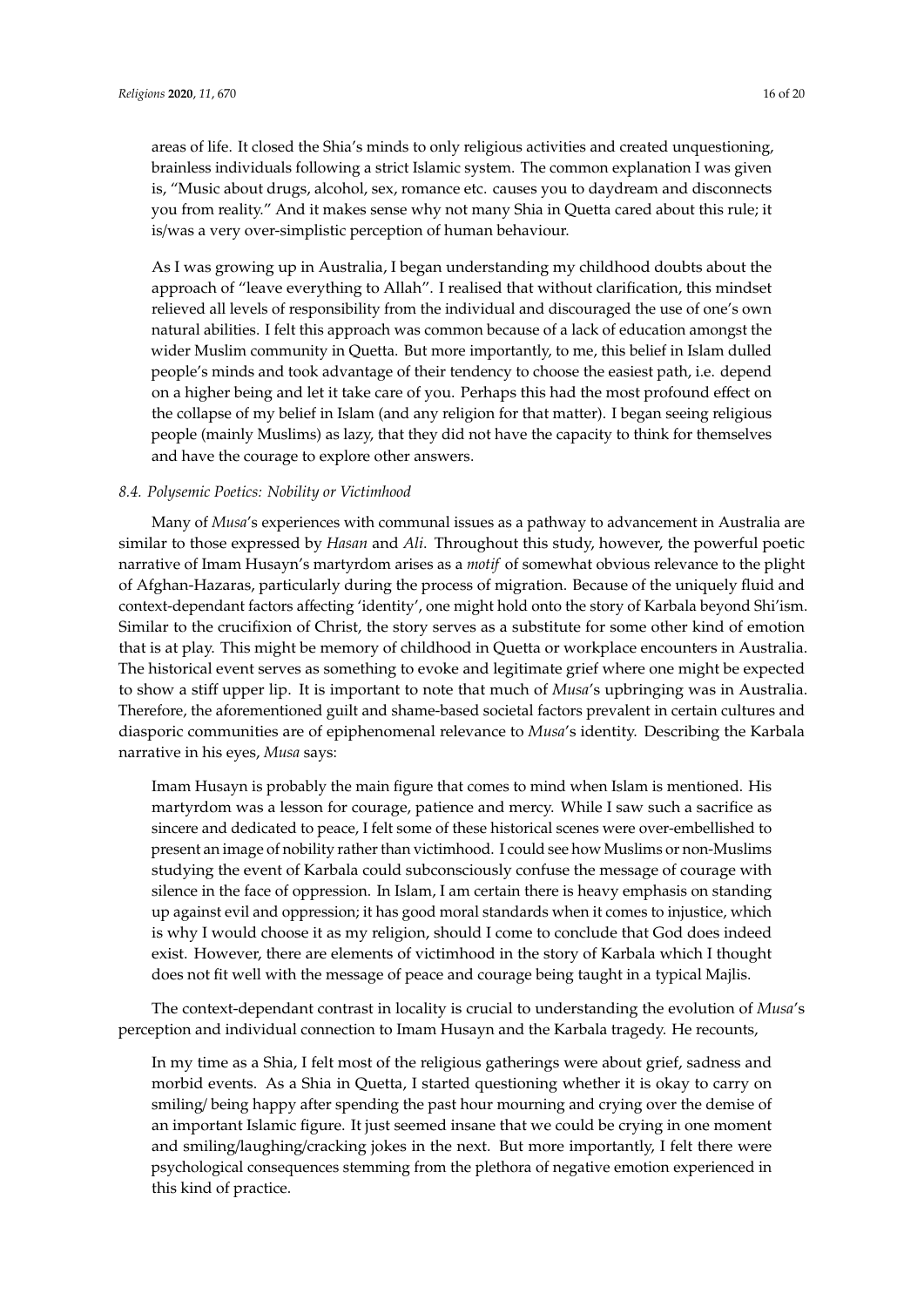My life in Quetta and the transition to Australia was defined by my experiences as a Shia. For example, the overemphasis on humility taught me empathy and respect, praying regularly taught me discipline and I also learned the importance of being kind to other people. What you will also notice is that I have not placed as much emphasis on the actions of the Shia Muslims and the way they treated me and each other. This is because I think a religion should not be judged by the actions of its followers, but rather the ideas it represents in its scripture. At the end of the day, humans are flawed creatures and they will make mistakes. Having said that, there is a high degree of human influence in Islam because of the existence of Ayatollahs.

# *8.5. Squaring Guilt and Grievance with Opportunity and Advancement*

Despite *Musa*'s critical take on the practical implementation of Shi'ism, he offers several important observations concerning hidden sectarianism in Quetta compared to Brisbane.

Hazaras were a minority in Logan. I did not feel a part of the community because I guess I was already moving away from Islam. This sense of disconnect in Logan and even after moving was also related to the hypocrisy of the people and them pretending to be good/genuine people. In fact, my aversion to religious people even outside the Shia community was generally due to this and their virtue signalling habits. There was not much of a division in terms of the rich and poor; all types of people came to pray. I never really noticed any Sunni at the mosque and other places of gathering because I saw everyone as equal. But maybe they did attend, and I was not aware. I am inclined to think the Shia in Logan were more open-minded than those in Quetta, so it is a likely possibility.

When asked about the importance of a "moral centre" and squaring his Islamic background with Australian society, *Musa* offers a unique perspective on the nature of materialism in Quetta compared to Australia: "I would rather say people in Quetta were focused on material sources of pleasure due to an overwhelming rate of unemployment and lack of education". In his words, "all that was left to do for the Shia community in Quetta was engaging in materialistic pleasures. I felt that Australia actually had a stronger moral centre on a governmental level, but of course, I would say there was still an uncontrolled indulgence in material sources of pleasure".

Finally, on the topic of opportunity and pathways to advancement in Australia, *Musa* holds broadly optimistic views for his future in Australia. *Musa* describes Australia as "more accepting of homosexuality, sex workers, cultural practices, religious beliefs, and people of different backgrounds. While there was a level of racism and discrimination, that was of course a minority of instances". On the issues of racism and education in Australia, he believes "an issue like racism will never be eradicated (as is the case for many other social issues), so I moved past it. The Australian education system was also much better, and I never felt forced to mould into a specific "Australian identity". *Musa* identifies several opportunities and future pathways to advancement in Australia, such as sports, university, and many other fields. Entrepreneurial and optimistic of his future in Australia's globalised society, he concludes: "There are some language barriers at times, but that is because English is not my native language and I am still learning about Australian lifestyle and culture. It is nothing that proper education could not solve, though".

# **9. Conclusions**

The primary implication of this study is one of individuation through lived-experience and the fluidity of identity. Everyone is an individual and while we speak of the impact and culture, lived-experience is very different. People always have choices they can make about what lessons they might derive from experiences. In this study, three male members of a single family not separated greatly by age hold radically different experiences with religious and social integration in Australia. This spans from *Hassan*'s intense sense of religiosity although not grounded in the local community,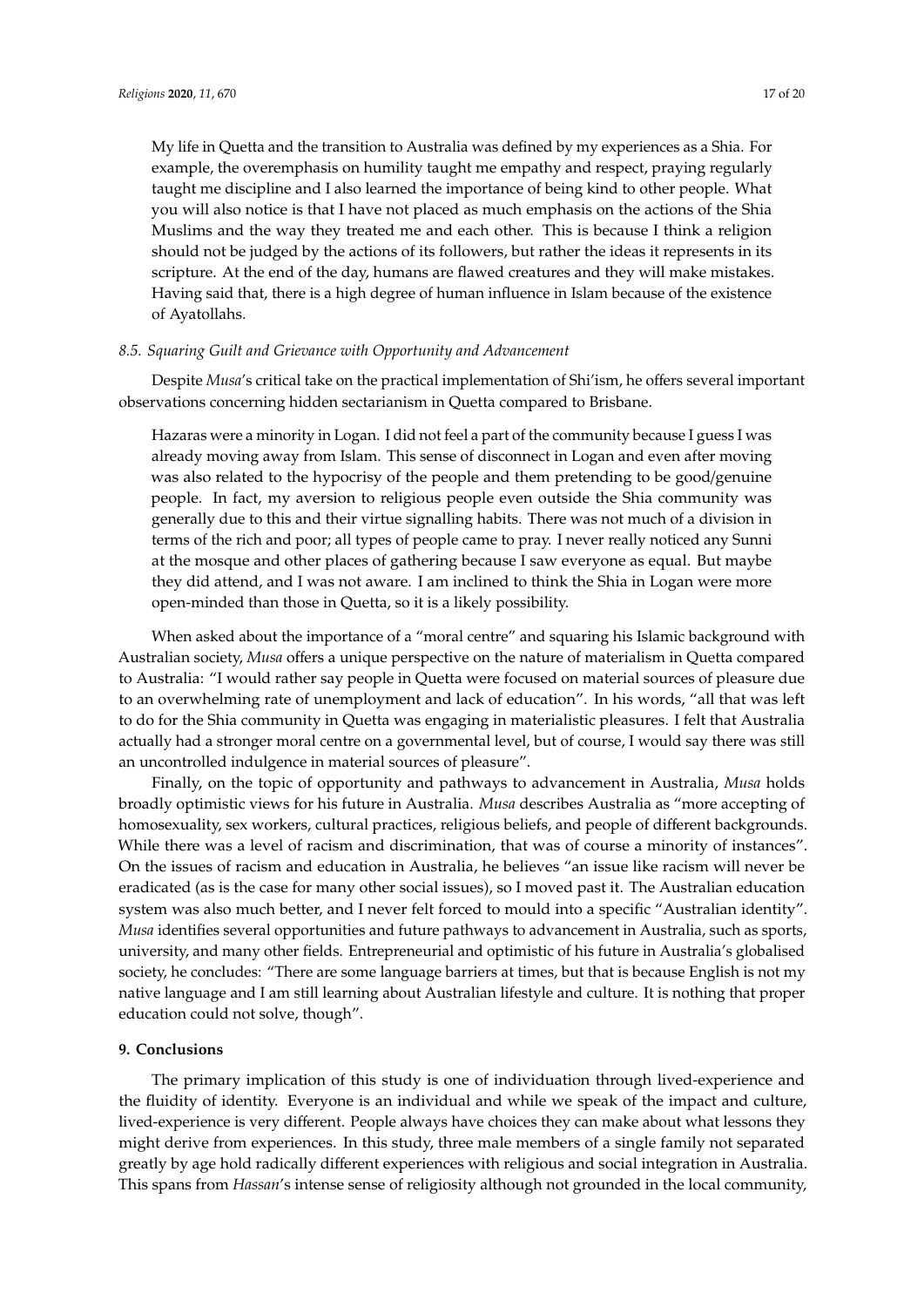through to *Ali*'s reconciliation of entrepreneurialism and religion, in an inclusive sense that involves making money to help the vulnerable. Having spent most of his life in Australia, *Musa* holds a largely sceptical approach to religiosity. Distinctive in *Ali*'s case was being networked into international sports and sporting social networks. This took him out of Afghan and Shi'ite social worlds into a different world where socialisations and encounters were much different. As a student at an Australian university, *Musa* is taken out of the Afghan and Shi'ite world, into a different kind cosmopolitan educational world. Culture may have the appearance of immutability. However, like any social formation, it is produced, reproduced, and contested through time.

As individuals, everyone has a capacity for individual agency. The study highlights very distinct pathways that *Hasan*, *Musa*, and *Ali* have taken, not just occupationally but ideationally as well. Each engaged in a multiplicity of social worlds, and they share different world views. This militates against any type of homogenising view of Hazaras in Australia. These do not reflect generational scale differences. Rather, different socialisation experiences in Australia demonstrate that people adjust to the social worlds they enter and are not fixed in their ways. For all that they are same family and same generation, they have been living in different social worlds. This works against fixed senses of identity. While faith is thematic in this study, individuation is not tied to culture or faith. Rather, it is a process of psychological differentiation through lived-experience. Ultimately, identifications are complex, and people have agency in choice and through this, the capacity to make individual lessons.

**Funding:** This research received no external funding.

**Acknowledgments:** An ethnographer's greatest debt is always to those who have allowed him to peer into their lives. For this, I thank the participants. Sincere thanks are also owed to William Maley for his generous guidance and feedback throughout the development of this manuscript.

**Conflicts of Interest:** The author declares no conflict of interest.

## **References**

<span id="page-17-5"></span><span id="page-17-3"></span>Aghaie, J. Kamran. 2007. *Voices of Islam*. Westport: Praeger Publishers.

- Ahmadi, Belquis, and Rafiullah Stanikzai. 2018. *Redefining Masculinity in Afghanistan*. Peace Brief #243. Washington: United States Institute of Peace.
- <span id="page-17-12"></span>Allport, W. Gordon. 1954. *The Nature of Prejudice*. Cambridge: Addison-Wesley Publishing Company.
- <span id="page-17-10"></span>Barfield, J. Thomas. 2008. Culture and Custom in nation-building: Law in Afghanistan. *Maine Law Review* 60: 348–73.
- <span id="page-17-0"></span>Barfield, J. Thomas. 2012. *Afghanistan: A Cultural and Political History*. Princeton: Princeton University Press.
- <span id="page-17-13"></span>Blok, Anton. 1998. The Narcissism of Minor Differences. *European Journal of Social Theory* 1: 33–56. [\[CrossRef\]](http://dx.doi.org/10.1177/136843198001001004)
- <span id="page-17-11"></span>Botz-Bornstein, Thorsten, and Noreen Abdullah-Khan. 2014. *The Veil in Kuwait: Gender, Fashion, Identity*. New York: Palgrave Macmillan.
- <span id="page-17-14"></span>Bourdieu, Pierre. 1998. Utopia of Endless Exploitation: The Essence of Neoliberalism. *Le Monde Diplomatique*. (December).
- <span id="page-17-6"></span>Bowen, Innes. 2014. *Medina in Birmingham, Najaf in Brent: Inside British Islam*. London: Hurst & Co.
- <span id="page-17-9"></span>Brubaker, Rogers. 2012. Religion and Nationalism: Four Approaches. *Nations and Nationalism* 18: 2–20. [\[CrossRef\]](http://dx.doi.org/10.1111/j.1469-8129.2011.00486.x)
- <span id="page-17-8"></span>Brubaker, Rogers. 2015. Religious Dimensions of Political Conflict and Violence. *Sociological Theory Nationalism* 33: 1–19. [\[CrossRef\]](http://dx.doi.org/10.1177/0735275115572153)
- <span id="page-17-2"></span>Burawoy, Michael. 1998. The Extended Case Method. *Sociological Theory* 16: 4–33. [\[CrossRef\]](http://dx.doi.org/10.1111/0735-2751.00040)
- <span id="page-17-4"></span>Chiovenda, Andea. 2020. *Crafting Masculine Selves: Culture, War and Psychodynamics in Afghanistan*. Oxford: Oxford University Press.
- <span id="page-17-7"></span>Cole, Juan, and Nikki Keddie. 1986. *Shi'ism and Social Protest*. New Haven: Yale University Press.
- <span id="page-17-1"></span>Collins, Jock, Branka Krivokapic-Skoko, and Katherine Watson. 2017. *From Boats to Businesses: The Remarkable Journey of Hazara Refugee Entrepreneurs in Adelaide: Full Report*. Sydney: Centre for Business and School Innovation, UTS Business School Sydney.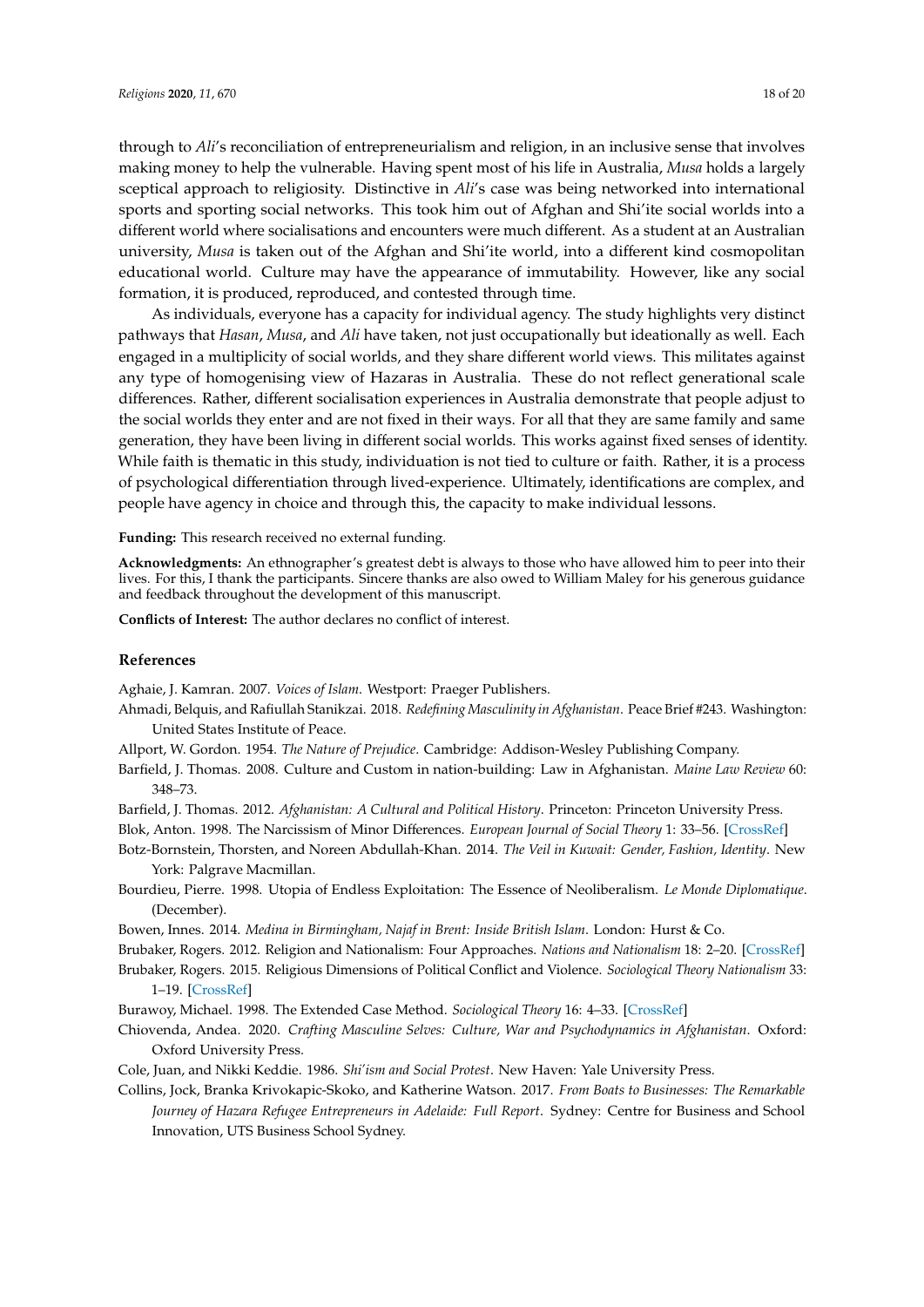<span id="page-18-18"></span>Damer, Sean. 1989. *Glasgow: Going for a Song*. London: Lawrence & Wishart Ltd.

- <span id="page-18-19"></span>Davies, Andrew. 2006. Football and sectarianism in Glasgow during the 1920s and 1930s. *Irish Historical Studies* 38: 200–19. [\[CrossRef\]](http://dx.doi.org/10.1017/S0021121400004892)
- <span id="page-18-11"></span>Fakhr-Rohani, Muhammad-Reza. 2007. *Ashura Poems in English*. Karbala: Imam al-Husain's Sacred Sanctuary.
- <span id="page-18-12"></span>Fakhr-Rohani, Muhammad-Reza. 2014. *From Medina to Karbala: In the Words of Imam al Husayn*. Birmingham: Sun Behind the Cloud Publications.
- <span id="page-18-17"></span><span id="page-18-7"></span>Gluckman, Max. 1961. Ethnographic Data in British Social Anthropology. *Sociological Review* 9: 5–7. [\[CrossRef\]](http://dx.doi.org/10.1111/j.1467-954X.1961.tb01082.x)
- Haddad, Farnar. 2020. *Understanding Sectarianism: Sunni Shia Relations in the Modern Arab World*. London: Hurst  $& Co.$
- <span id="page-18-14"></span>Hárdi, Lilla, László Lajtai, and Oravecz Robert. 2004. Social transition, exclusion, shame and humiliation. *Torture* 14: 4–15.
- <span id="page-18-27"></span>Hardie, Tim, and Najat Khalifa. 2005. Possession and Jinn. *Journal of the Royal Society of Medicine* 98: 351–253.
- <span id="page-18-25"></span>Harvey, David. 2007. Neoliberalism as Creative Destruction. *The ANNALS of the American Academy of Political and Social Science* 610: 21–44. [\[CrossRef\]](http://dx.doi.org/10.1177/0002716206296780)
- <span id="page-18-8"></span>Hetz, Hiedi, and David Radford. 2020. Aussies? Afghans? Hazara refugees and migrants negotiated multiple identities and belonging in Australia. *Social Identities*, 1–17. [\[CrossRef\]](http://dx.doi.org/10.1080/13504630)
- <span id="page-18-16"></span>Hiebert, G. Paul. 1985. *Anthropological Insights for Missionaries*. Grand Rapids: Baker Book House.
- <span id="page-18-9"></span>Humphrey, Michael. 1992. Sectarianism and the Politics of Identity: The Lebanese in Sydney. In *The Lebanese in the World: A Century of Emigration*. Edited by Albert Hourani and Nadim Shehadi. London: Centre for Lebanese Studies.
- <span id="page-18-10"></span>Humphrey, Michael. 2001. Lebanese Since the 1970'. In *The Australian People*, 2nd ed. Edited by James Jupp. Cambridge: Cambridge University Press, pp. 564–65.
- <span id="page-18-6"></span>Ibrahimi, Niamatullah. 2017. *The Hazaras and the Afghan State: Rebellion, Exclusion and the Struggle for Recognition*. London: Hurst & Co Publishers.
- <span id="page-18-23"></span>Litvak, Meir. 1998. *Shi'i Scholars the Nineteenth-Century Iraq: The 'Ulama' of Najaf and Karbala'*. New York: Cambridge University Press.
- <span id="page-18-2"></span>Maley, William. 2002. *The Afghanistan Wars*. Hampshire: Palgrave Macmillan.
- <span id="page-18-3"></span>Maley, William. 2008. The Case of the Afghan Refugee Population: Finding Durable Solutions in Contested Transitions. In *Protracted Displacement in Asia: No Place to Call Home*. Edited by Howards Adelman. Aldershot: Ashgate.
- <span id="page-18-4"></span>Maley, William. 2016. *What is a Refugee*. London: Hurst & Co.
- Monsutti, Alessandro. 2004. Cooperation, Remittances, and Kingship among the Hazaras. *International Society of Iranian Studies* 37: 219–40. [\[CrossRef\]](http://dx.doi.org/10.1080/0021086042000268183)
- <span id="page-18-15"></span>Monsutti, Alessandro. 2005. *War and Migration: Social Networks and Economic Strategies of the Hazaras in Afghanistan*. London: Routledge.
- <span id="page-18-0"></span>Mousavi, Sayed Askar. 1998. *The Hazaras of Afghanistan: An Historical, Cultural, Economic and Political Study*. Surrey: Curzon.
- <span id="page-18-22"></span><span id="page-18-13"></span>Nescolarde-Selva, J., and Usó-Doménech. 2016. What are Belief Systems? *Foundations of Science* 21: 147–252.
- Pettigrew, Thomas. 2008. Intergroup prejudice: Its causes and cures. *Actualidades en Pisclogia* 22: 115–24. [\[CrossRef\]](http://dx.doi.org/10.15517/ap.v22i109.18)
- <span id="page-18-21"></span>Pettigrew, Thomas, and Roel Meertens. 1995. Subtle and blatant prejudice in Western Europe. *European Journal of Social Psychology* 25: 57–75. [\[CrossRef\]](http://dx.doi.org/10.1002/ejsp.2420250106)
- <span id="page-18-5"></span><span id="page-18-1"></span>Rashid, Ahm. 2002. *Taliban: Islam, Oil and the New Great Game in Central Asia*. London: I.B. Tauris.
- Rubin, Barnett. 1995. *The Fragmentation of Afghanistan: State Formation and Collapse in the International System*. New Haven: Yale University Press.
- <span id="page-18-26"></span>Rytter, Mikkel. 2010. In-laws and outlaws: Black magic among Pakistani migrants in Denmark. *Journal of the Royal Anthropological Institute* 16: 46–63. [\[CrossRef\]](http://dx.doi.org/10.1111/j.1467-9655.2009.01596.x)
- <span id="page-18-24"></span>Saad, Nathan. 2011. The Sydney Cricket Ground: Sport and the Australian Identity. *UTS ePress* 3: 1–8.
- <span id="page-18-20"></span>Scott, C. James. 2009. *The Art of Not Being Governed: An Anarchist History of Southeast Asia*. New Haven: Yale University Press.